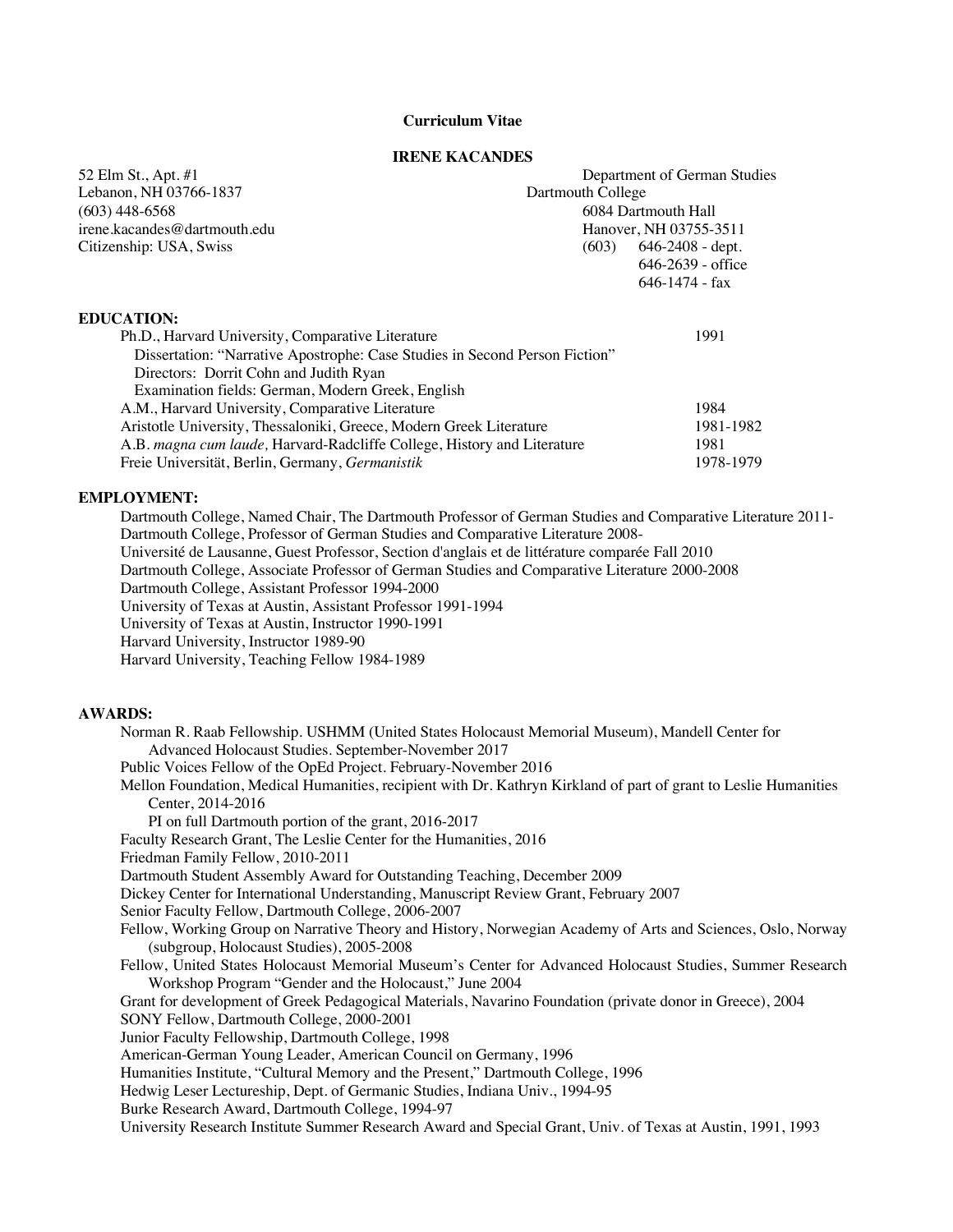Commendations, Excellence in Teaching, Harvard Univ., 1987, 1988, 1989, 1990 Fellowship, *Hochschulferienkurs*, Weimar, GDR, 1988 Jack M. Stein Teaching Prize, German Dept., Harvard Univ., 1988 Merit Fellow, Graduate School of Arts and Sciences, Harvard Univ., 1985-1986 Bernhard Blume Prize, German Dept., Harvard Univ., 1984 I.H. Levin Scholarship, Graduate School of Arts and Sciences, Harvard Univ., 1983-1984 Umberto Eco Prize, best essay in Comparative Literature pro-seminar, Harvard Univ., 1983 Fulbright Full Grant (study in Greece), 1981-1982 Phi Beta Kappa, Radcliffe College, Iota Chapter, 1980 Telluride Association Summer Program, Summer 1975

# **LANGUAGES:**

My native tongue is English. I am fluent in German, Modern Greek, and French. I have good aural comprehension and reading ability in Spanish and Italian. I read Classical and Koine Greek.

# **PUBLICATIONS:**

# **MONOGRAPHS:**

Let's Talk About Death: Asking the Questions that Profoundly Change How We Live and Die. Written with Steve Gordon. New York: Prometheus Press. 2015. Chinese language translation by Jian Wei with a new introduction by Kacandes and Gordon, 2019.

*Daddy's War: Greek American Stories. A Paramemoir*. Lincoln: U of Nebraska P, 2009. Paperback 2012. *Talk Fiction: Literature and the Talk Explosion.* Lincoln: U of Nebraska P, 2001.

### **EDITED VOLUMES AND JOURNALS:**

*On Being Adjacent to Historical Violence.* Edited Irene Kacandes. Berlin: De Gruyter Verlag. 2022.

- *Eastern Europe Unmapped: Beyond Borders and Peripheries.* Edited with Yuliya Komska. New York: Berghahn Books. 2017. vii + 292pp. Paperback 2019.
- *A Greek Story Reader. Winners from the First Navarino Foundation Story Contest.* Lebanon, NH: Brayshaw, 2012.  $v + 162$ pp.

*Women's Studies Quarterly, "Witness."* Edited with Kathryn Abrams. 36:1&2 (Spring/Summer 2008). 346pp.

*Teaching the Representation of the Holocaust*. MLA "Options for Teaching" series. Edited with Marianne Hirsch. New York: MLA Publications, 2004. viii + 512pp.

*A User's Guide to German Cultural Studies.* Edited with Scott Denham and Jonathan Petropoulos. Ann Arbor: U of Michigan P, 1997. xv + 559pp.

## **ARTICLES AND CHAPTERS:**

- "Introduction" *On Being Adjacent to Historical Violence.* Edited Irene Kacandes. Berlin: De Gruyter Verlag. 2022. 1-19.
- "'And What About Your Mother?"" On Being Adjacent to Historical Violence. Edited Irene Kacandes. Berlin: De Gruyter Verlag. 2022. 299-314.
- "A Polish Childhood." *Eastern Europe Unmapped: Beyond Borders and Peripheries.* Eds. Irene Kacandes and Yuliya Komska. New York: Berghahn Books, 2017. 248-268.
- "Die Ungnade der späten Geburt: Challenges in the Twenty-First Century for Central Europeans. The German Studies Association Presidential Address 2016." *German Studies Review* 40.2 (2017): 389-405.
- "Laying Claim to Painful Truths in Survivor- and Perpetrator-Family Memoir." In *Persistent Legacy. The Holocaust and German Studies*. Eds. Erin McGlothlin and Jennifer M. Kapczynski. Rochester: Boydell & Brower/Camden House, 2016. 178-193.
- "From 'Never Forgetting' to 'Post-Remembering' and 'Co-Witnessing': Memory Work for the Twenty-First Century." In *Being Contemporary: French Literature, Culture and Politics Today*. Eds. Lia Brozgal and Sara Kippur. Liverpool: Liverpool University Press, 2016. 193-210.
- "Listening at the GSA: Lessons Learned." *German Studies Review* 39.3 (2016): 661-663.
- "Afterword." In *Narrative Theory Unbound: Queer and Feminist Interventions*. Eds. Robyn Warhol and Susan S. Lanser. Columbus: The Ohio State University Press, 2015. 361-371.
- "Family/War: A Cautionary Tale." *Dissidences*. 2012: Vol. 4, Issue 8; Article 18. "Reconciliation and its Discontents." Eds. Txetxu Aguado and Annabel Martín.
- "Experimental Life Writing." (7,000 words) *Routledge Encyclopedia of Experimental Literature*. Eds. Joe Bray, Alison Gibson, and Brian McHale. London and New York: Routledge, 2012. 380-392.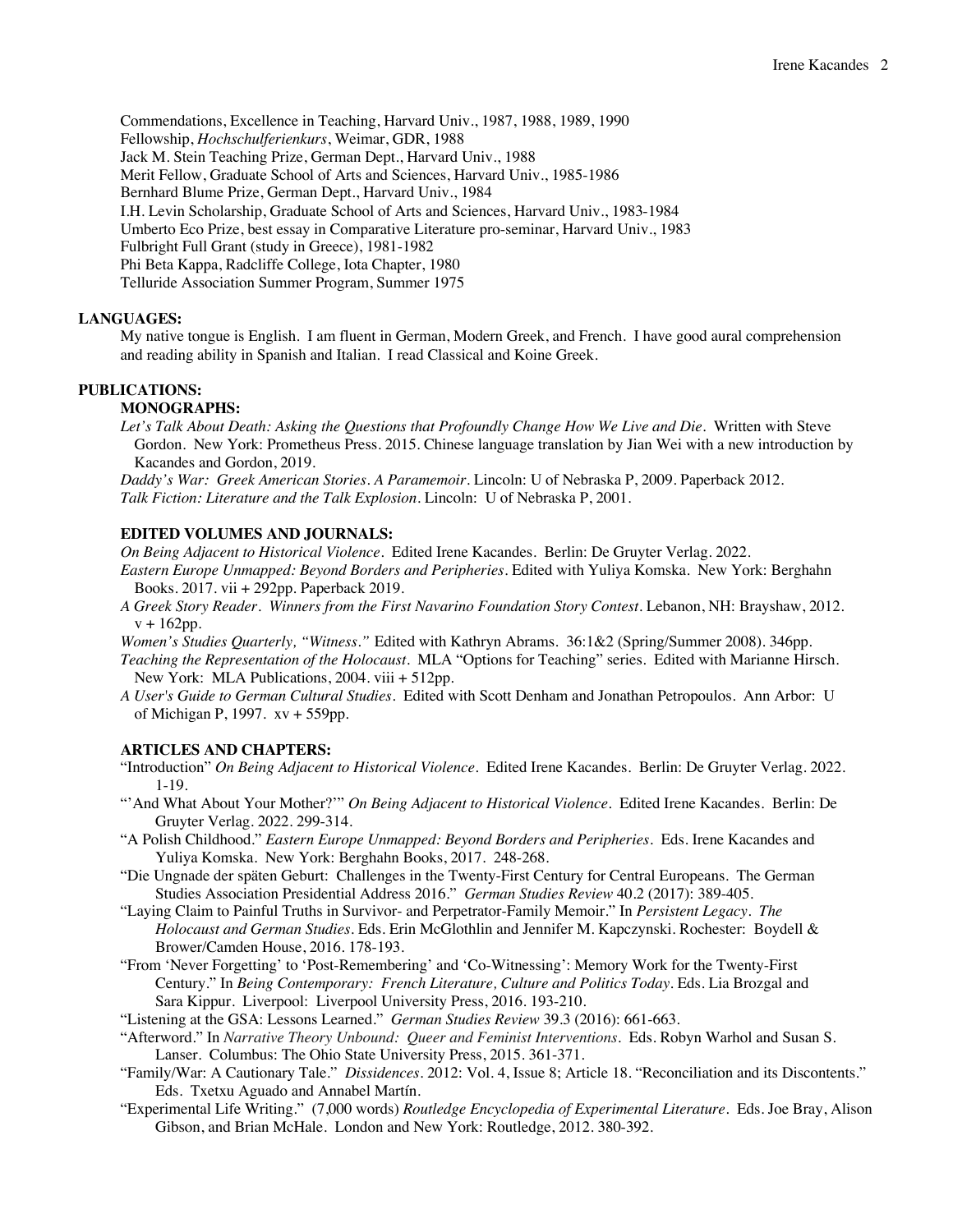- "'When facts are scarce': Authenticating Strategies in Writing by Children of Survivors." *After Testimony*. Eds. Jakob Lothe, James Phelan, Susan R. Suleiman. Columbus: The Ohio State University Press, 2011. 179-197.
- "The German Novel." (6,000 words) *Blackwell Encyclopedia of the Novel*. Oxford: Blackwell, 2011.
- "Displacement, Trauma, Language, Identity." *Women Writers at the Crossroads of Language*. Eds. Valérie Cossy, Henriette Partzsch, Suzan van Dijk. Geneva: "Voltiges." MetisPresses, 2009. 213-228.
- "Introduction: Witness." Cowritten with Kathryn Abrams. *Women's Studies Quarterly* 36:1&2 (Spring/Summer 2008): 13-27.
- "'Five Hundred Sheets of Writing Paper': Getting Your Students Ready for the Big Book." *Approaches to Teaching Günter Grass's* The Tin Drum, ed. Monika Shafi. New York: MLA Publications, 2008. 67-74.
- "Beauty on My Mind: Reading Literature in an Age of Cultural Studies." *The Aesthetics of Cultural Studies*, ed. Michael Bérubé. Oxford: Blackwell, 2005. 156-74.
- "Toujours/Encore la Shoah?" Trans. Philippe Carrard. *Europe et mémoire: une liaison dangereuse?* Sous la direction de Maximos Aligisakis. Geneva: Publications euryopa, 2005. 19-39.
- "Address" (500 words) and "Trauma Theory" (3,000 words) *Routledge Encyclopedia of Narrative Theory*. Eds. David Herman, Manfred Jahn, and Marie-Laure Ryan. London and New York: Routledge, 2005. 4-5 and 615-19.
- "Introduction" and "Afterword" with Marianne Hirsch. In *Teaching the Representation of the Holocaust*. MLA "Options for Teaching" series. Eds. Marianne Hirsch and Irene Kacandes. New York: MLA Publications, 2004. 1-33, 415-19.
- "Making the Stranger the Enemy: Gertrud Kolmar's *Eine jüdische Mutter*." *Women in German Yearbook* 19 (2003): 99- 116.
- "From Deconstruction to Postcolonialism, 1980-Present." In *German Studies in the USA: A Historical Handbook*. Gen. Ed. Peter U. Hohendahl. New York: MLA, 2003. 243-255.
- "9/11/01 = 1/27/01: The Changed Post-Traumatic Self." In *9/11: Trauma at Home.* Ed. Judith Greenberg. U Nebraska P, 2002. 168-183.
- "Ein Überblick zur Situation der German Studies in Nordamerika." In *German Studies—Zwischen Kultur- und sozialwissenschaften.* Eds. Lothar Probst and Walter Schmitz. Dresden: thelem, 2002. 83-91.
- "What is at Stake in Doing Cultural Studies?" In *Italian Cultural Studies*. Eds. Graziella Parati and Ben Lawton. Boca Raton: Bordighera. 2001. 1-11.
- "Narrative Witnessing as Memory Work: Reading Gertrud Kolmar's *A Jewish Mother*." In *Acts of Memory.* Eds. Mieke Bal, Jonathan Crewe, and Leo Spitzer. Hanover: U P New England, 1999. 55-71.
- "German Cultural Studies: What is at Stake?" In *A User's Guide to German Cultural Studies.* Eds. Scott Denham, Irene Kacandes, Jonathan Petropoulos. Ann Arbor: U of Michigan P, 1997. 3-28.
- "Antisemitism, Neo-Nazism and Xenophobia Today." In *The Holocaust: Introductory Essays.* Eds. David Scrase and Wolfgang Mieder. Burlington, VT: The Center for Holocaust Studies, 1996. 207-22.
- "Narrative Apostrophe: Reading, Rhetoric, Resistance in Michel Butor's *La Modification* and Julio Cortázar's 'Graffiti.'" *Style* 28, 3 (1994): 329-49.
- "'You who live safe in your warm houses': Your Role in the Production of Holocaust Video Testimony." In *Insiders and Outsiders: Jewish and Gentile Culture in Germany and Austria.* Eds. Dagmar Lorenz and Gabriele Weinberger. Detroit: Wayne State U P, 1994. 189-213.
- "Are You in the Text? The 'Literary Performative' in Postmodernist Fiction." *Text and Performance Quarterly* 13 (1993): 139-53.
- "The Oral Tradition and Modern Greek Literature." Laographia: *A Newsletter of the International Greek Folklore Society* 9, 5 (1992): 3-8.
- "Orality, Reader Address, and Anonymous 'You.' On Translating Second Person References from Modern Greek Prose." *Journal of Modern Greek Studies* 8, 2 (1990): 223-43.
- "Re-presentations of Time in *Wilhelm Meisters Lehrjahre*." *Seminar: A Journal of Germanic Studies* 26, 2 (1990): 95-118.

## **RADIO APPEARANCES, BOOK REVIEWS, and MISCELLANEOUS PUBLICATIONS:**

"How Co-Witnessing Could Transform the Post-Pandemic World." # 10. In *13 Perspectives on the Pandemic:* 

*Thinking in a State of Exception*. Ed. Rabea Rittgerodt. Berlin: de Gruyter Verlag, 2020. "Guidelines for Assisting Orthodox Christians at End of Life." Brochure, December 2019.

"End of Life." Radio discussion for show "Gathering Peace," with host Joseph Gainza and Father Mark Korban. WGDR; WGDH. VT. January 24, 2017.

"Diabetes at the Holidays: Tough Lessons Learned" with Darlene Drummond (posted 22 December 2016) http://www.nextavenue.org/health-challenges-holidays-lessons/

"Home Teams: Time for a Time Out" (posted 16 August 2016)

http://www.huffingtonpost.com/entry/home-teams-time-for-a-time-out\_us\_57a897d7e4b0ccb02372e605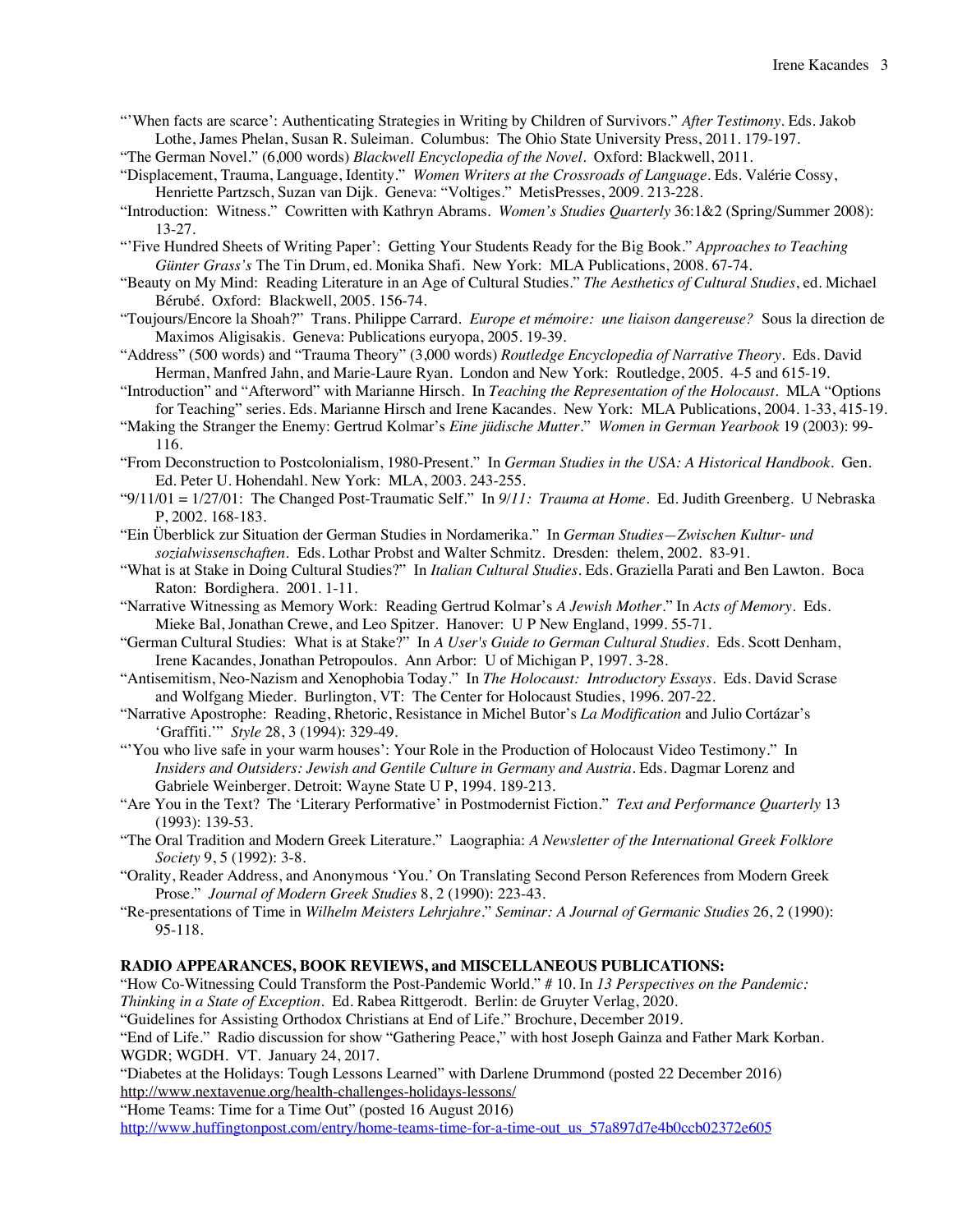"A Wake-Up Call for Western Europe: 30 Children Allegedly Raped in a Turkish Refugee Camp" (posted 17 May 2016) http://cognoscenti.wbur.org/2016/05/17/syrian-refugee-camp-nizp-turkey-irene-kacandes

- "Why I Decided to Make Friends with Death" (posted 1 April 2016)
- http://www.nextavenue.org/why-i-decided-to-make-friends-with-death/
- "Beyond Fear" (posted 14 March 2016)

http://www.utopiaeuropa.info/Statement9.html

"On Learning How to Die" (written with Steve Gordon; posted 8 November 2015)

http://www.npr.org/sections/13.7/2015/11/08/455224497/on-learning-how-to-die

- "The Memoir Boom." Interviewed by Neal Charnoff for "The Arts Spot," Vermont Public Radio, aired May 2014.
- Rev. of *That the World May Know: Bearing Witness to Atrocity*, by James Dawes. *Journal of Genocide Research*. (2009) 11, 2-3 402-404.
- Rev. of *Second-Generation Holocaust Literature*, by Erin McGlothlin. *Germanic Review*. Vol 83, No. 4 (Winter 2008): 392-396.
- Rev. of *I Do But I Don't: Why the Way We Marry Matters*, by Kamy Wicoff. *Women's Studies Quarterly*. 36:1&2 (Spring/Summer 2008): 320-323.
- Rev. of *The Genocidal Mind: Sociological and Sexual Perspectives* by Jack Nusan Porter. *Journal of Genocide Research*. Vol. 10, No. 2 (June 2008): 333-336.
- Rev. of *Unmasking Hitler: Cultural Representations of Hitler from the Weimar Republic to the Present*, eds. Klaus L. Berghahn and Jost Hermand. *German Quarterly*. Vol. 80.4: 544-545.
- Rev. of *Interkulturalität als Dynamik. Ein Beitrag zur deutsch-griechischen Migrationsliteratur seit den siebziger Jahren*, by Aglaia Blioumi. *Gegenwartsliteratur*. Vol. 4/2005: 281-82.
- Rev. of *A Century of Genocide: Utopias of Race and Nation*, by Eric D. Weitz. *Bulletin of the Center for Holocaust Studies at the University of Vermont*. Vol. 8:2 (2004): 9.
- "Peter Schneider's *The Walljumper*." Interview/Literary Analysis. Program #138, "Divided Cities," MLA radio series, "What's the Word?" Broadcast, National Public Radio Network, 2003.
- Rev. of *Under the Radiant Sun and the Crescent Moon: Italo Calvino's Storytelling*, by Angela M. Jeannet, and *Italo Calvino and the Landscape of Childhood*, by Claudia Nocentini. *Italian Culture* 19:1 (2002): 151-154.
- Rev. of *Reclaiming* Heimat*. Trauma and Mourning in Memoirs by Jewish Austrian Reémigrés*, by Jacqueline Vansant. *Modern Austrian Literature* 34:3-4 (2001): 105-107.
- "How to Read a Novel." Co-written with Scott Denham. In *A User's Guide to German Cultural Studies.* Eds. Scott Denham, Irene Kacandes, Jonathan Petropoulos. Ann Arbor: U of Michigan P, 1997. 474-76.
- "Report on the XVIIIth American-German Young Leaders Conference." Occasional Paper #2. New York: American Council on Germany. 1996. 23pp.
- Rev. of *Interior Monologue and its Discursive Formation in Melpo Axioti's* Dískoles Níhtes, by Maria Kakavoulia. *Journal of Modern Greek Studies* 12, 2 (1994): 296-97.
- Rev. of *Reading the Other: Novels and the Problem of Other Minds,* by Carol de Dobay Rifelj. *modern fiction studies* 40, 2 (1994): 453-55.
- Rev. of *Politics, Death, and the Devil: Self and Power in Max Weber and Thomas Mann,* by Harvey Goldman. *German Studies Review* 17, 1 (1994): 200-201.
- "How to Interest (More) Young Scholars in Modern Greek Literature: Two Approaches." *Modern Greek Studies Association Bulletin* 25, 1 (Spring 1993): 23-24.
- "Tales of German monoculture ring false." Opinion piece written with Prof. Kirsten Belgum. *The Daily Texan*. April 29, 1991, p. 4.

### **TALKS:**

# **INVITED LECTURES:**

- "Paramemoir Revisited." Plenary. Experimental Life Writing Conference. University of Wroclaw, Poland. April 22, 2022.
- "On Empathy in Thomas Kohut, Various Disciplines and in my own Research." Erikson Center. Austin-Riggs. March 18, 2021.
- "Considering *weiter leben* and *Still Alive* in the Context of Holocaust Life Narratives. In memoriam. Ruth Klüger. University of California, Irvine. February 13, 2021.
- "Creativity and Historical Truths" (substantial reworked version of earlier talk). First Wednesdays Lecture Series, Vermont Humanities Council, Norwich, VT. Jan. 8, 2020.
- "Victim Talk: Comparative Reflections by a US American Who Works on Germany." Conference "E Pluribus Unum? Memory Conflicts, Democracy, and Integration," Clark U., Worcester, MA, April 11-13, 2019.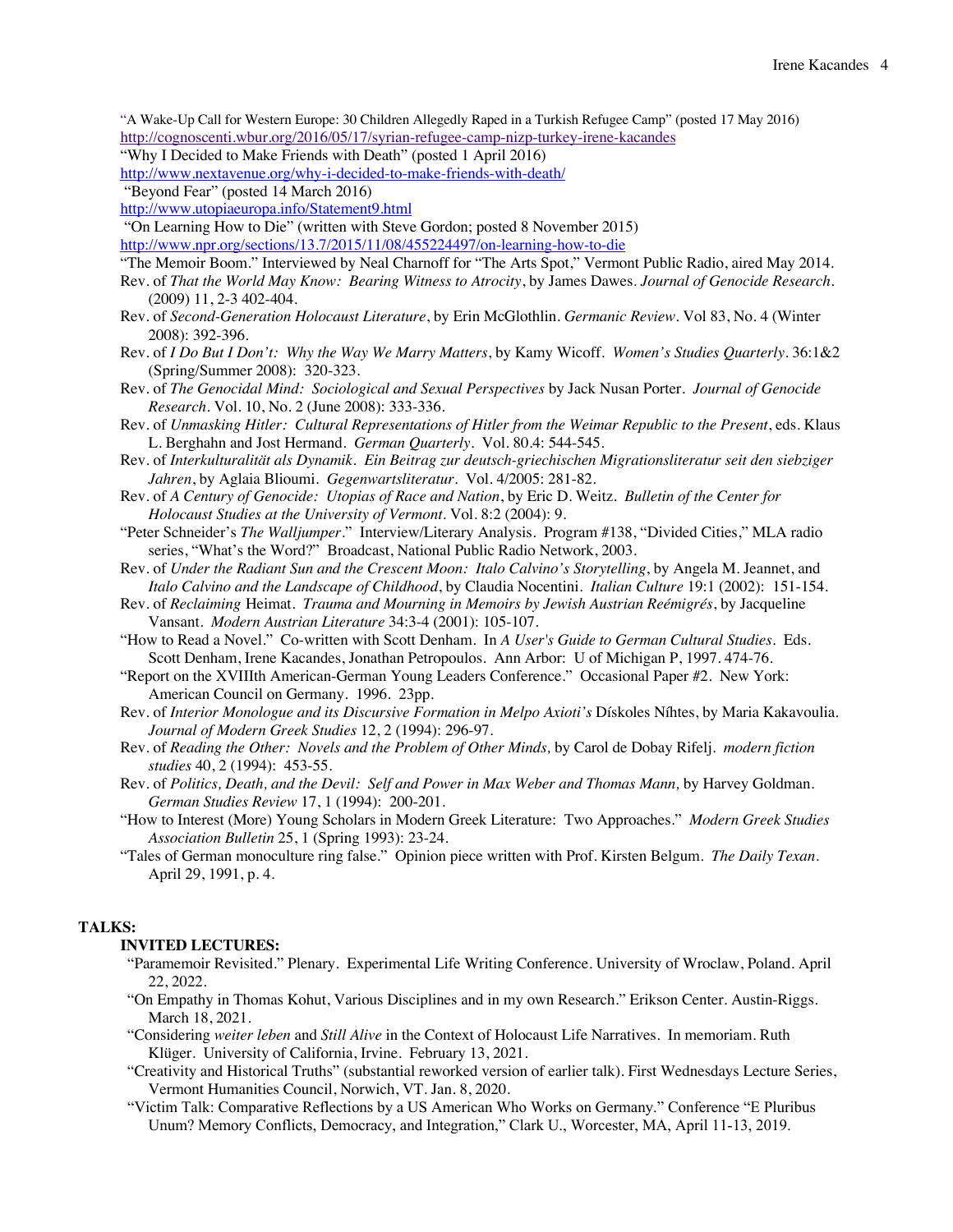- "Co-Witnessing: Its Origins and Uses." Invited lecture to colloquium on "Mental Health and the Law: Healing Ourselves While Helping Others." Vermont Law School, South Royalton, VT. March 22, 2019.
- "On the Run: Refugees, Migrants, Immigrants, Then and Now": Kimball Library, Randolph, VT. Dec. 5, 2018. version of same lecture delivered by invitation to students at Lebanon H.S., Lebanon, NH. Dec. 19, 2018.
- "Auf der Flucht / On the Run: Refugees, Migrants, Immigrants—and a German Studies Professor." Boston University, Elie Wiesel Center for Holocaust and Genocide Studies, Boston, MA. Oct. 22, 2018.
- "Creativity and Historical Truths." First Wednesdays Lecture Series, Vermont Humanities Council, Middlebury, VT. Oct. 3, 2018.
- "To Learn, To Co-Witness, To Forgive, To Prepare: A Personal and Professional Response to Roger Frie's *Not In My Family*." Part of event: "On Holocaust Memory, Family, and Empathy," U of Massachusetts, Center for Holocaust, Genocide and Memory Studies, Amherst, MA. March 20, 2018.
- "Martin Luther: The Man, The Myth, The Legacy." First Wednesdays Lecture Series, Vermont Humanities Council, Manchester, VT. Dec 6, 2017.
- "What is a Co-Witness and What is One Good For?" Unites States Holocaust Memorial Museum, Mandell Center for Advanced Holocaust Research Fellows Lecture Series, Washington, DC. Oct 25, 2017.
- "Julius Posener (1904-1994): Surprising Witness to Postwar German Suffering." Georgetown U, German Dept., Washington, DC. Oct 16, 2017.
- "A Layperson's Approach to End of Life in the Orthodox Tradition: Educating Oneself and One's Community." St. Tikhon's Orthodox Theological Seminary, South Canaan Township, PA (lecture delivered and discussion conducted via Skype). June 20, 2017.
- "Humanities—What's Next?" Research Scholars Conference, Freie Universität and German House, New York, NY. June 8, 2017.
- "Conversations About How We Live and Die: Lessons from Great Literature and Personal Experience." First Wednesdays Lecture Series, Vermont Humanities Council, Essex Junction, VT. March 1, 2017.
- "Seven Lessons I've Learned from Studying the Holocaust and How They Can Help Us Cope with the Disgrace of Our Times." The Annual Susanne M. Zantop Memorial Lecture. Dartmouth College, Hanover, NH. Nov. 5, 2016. Reworked versions with additional material given at George Washington University on Nov. 29, 2017; and in Montpelier, VT, as part of the First Wednesdays series of the Vermont Humanities Council on Jan. 3, 2018.
- "Die Gnade der späten Geburt: Challenges for Central Europeans in the Twenty-First Century." The Presidential Address. German Studies Association Annual Conference, San Diego, CA. Sept. 30, 2016.
- "Memory Work for/in the 21<sup>st</sup> Century." Berlin Fellows Distinguished Lecture. Freie Universität, Berlin, Germany. June 30, 2016.
- "Future Perfect or New Europeans? Memory Work for the 21st Century." International Graduate Centre for the Study of Culture. Justus-Liebig Universität, Gießen, Germany. Nov. 24, 2015.
- "Flight from Poverty, War, Genocide. Violence: How do we write about it?" Literaturwerkstatt, "Flucht, die mich bedingt." Maxim Gorki Theater, Berlin, Germany. Nov. 14, 2015.
- "Affects of Second Generation Life Writing about the Nazi Judeocide." Life Writing as Empathy: A Symposium on Narrative Emotions. University of Navarre, Pamplona, Spain. Oct. 16, 2015.
- "Krieg, Vertreibung, Gewalt. Was wird erinnert? Wie wird erinnert?" *Flucht/Zuflucht Fuggire/Rifugiarse*. Special Dramatists' Workshop in Schloss Feldthurns, Feldthurns, South Tirol, Italy. July 23, 2015. In German.
- "The Academic Job Market." Berlin Fellows Program. Freie Universität, Berlin, Germany. Dec. 1, 2014, Nov. 4, 2015, and Nov. 27, 2019; similar presentations at Georgetown U on Nov. 13, 2017 and at the USHMM on Nov. 21, 2017.
- "Narrative Medicine. What is it? Why does it matter?" with Kathryn Kirkland, MD. Women's Network of the Upper Valley, White River Junction, VT. April 27, 2015.
- "Agency, Gender, and Race in Early African American Life Writing: The Case of Harriet Wilson's *Our Nig* (1859), Université de Lausanne. Nov. 17, 2014.
- "The Dilemma of Finding Out and Telling Others: Authenticating Strategies in Survivor- and Perpetrator-Family Memoirs." Crossing the Disciplinary Divide: Conjunctions in German and Holocaust Studies: The 22<sup>nd</sup> St. Louis Symposium on German Literature and Culture. Washington University, St. Louis, MO. March 21, 2014.
- "What Great Literature Can Tell Us about Mortality." Vermont Humanities Council, First Wednesday Series, Norwich, VT. March 5, 2014; *and* Internationales Begegnungszentrum der Wissenschaften, Berlin, Germany. Nov. 23, 2014.
- "Traumatic Echoes of the Nazi Occupation in Personal Storytelling." Keynote Address. 21<sup>st</sup> Annual German Graduate Studies Conference at the University of Virginia. Charlottesville, VA. Feb. 28, 2014.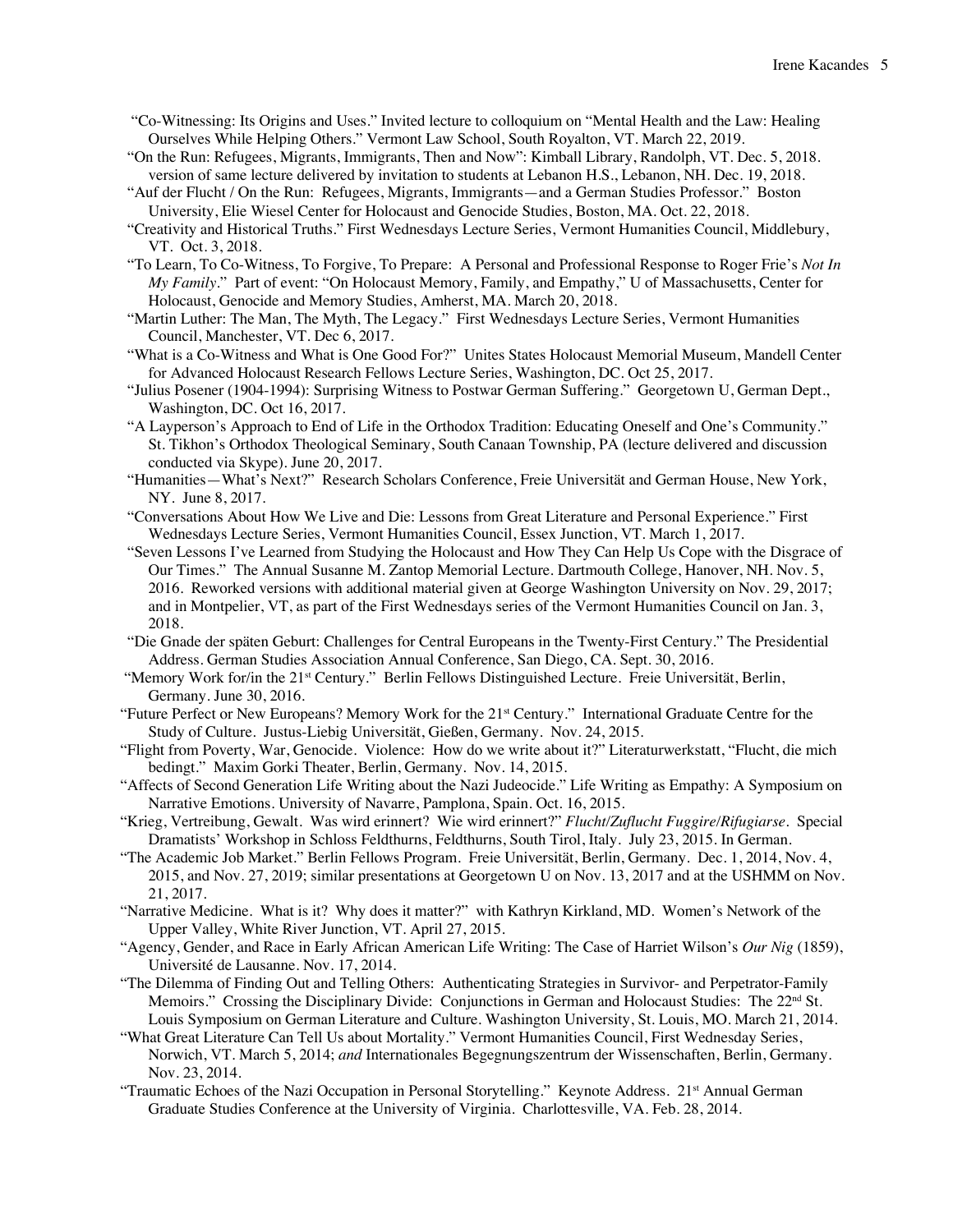- "The Burden of the Nazi Past and the Road to Democratization in Germany." Women's Network of the Upper Valley, Lebanon, NH. Feb. 10, 2014.
- "How to Prepare Yourself for the College Experience—and, by the way: What is a Professor?" Meet the Professional Series. Harlem Children's Zone. New York, New York. Dec. 19, 2013.

"When Did We Start Telling Stories about the Holocaust? A Case Study from the European Periphery." Department of Germanic Languages and Literatures. Cosponsored with the Jewish Studies Program and the Department of History. Indiana University, Bloomington, IN. Nov. 15, 2013.

"Postmemory, Postmemoir." Literarisches Colloquium Berlin. Berlin, Germany. Sept. 20, 2013.

"'When facts are scarce'": Authenticating Strategies in Writing by Children of Survivors." Formal talk, followed by participation in panel on "Future of Holocaust Writing." *Project Narrative*. The Ohio State University, Columbus, OH. Feb. 18, 2013.

- "Autobiography Once-Removed and Other Experiments in Life Writing." Université de Lausanne, Lausanne, Switzerland. Oct. 31, 2012.
- "The Quest for Christa Wolf." Brown University, Providence, RI. March 23, 2012.

"The Memoir Boom." Vermont Humanities Council, First Wednesday Series, Norwich, VT. Feb. 1, 2012; Brattleboro, VT. Jan. 2, 2013; Rutland, VT. May 8, 2014.

- "Diversity and Multiculturalism in US American Culture." Thanksgiving Diversity Breakfast Forum. American Jewish Committee Office. Berlin, Germany. Nov. 18, 2011.
- "The Intergenerational Legacy of War." Vermont First Wednesday Series, Middlebury, VT. May 4, 2011.
- "Truth and Consequences: Issues in Holocaust Family Memoir." The 22<sup>nd</sup> Harry H. Kahn Memorial Lecture. Department of German and Russian and the UVM Miller Center for Holocaust Studies, University of Vermont, Burlington, VT. March 31, 2011.
- "Experimental Life Writing." University of California at Irvine, Irvine, CA. Jan 11, 2011.

"The Affects of Traumatic Aftermaths." Lecture series "Le Genre des émotions," Université de Genève, Geneva, Switzerland. Nov. 26, 2010.

- "Traumatic Memory in Familial and Cultural Contexts." University of Helsinki, Helsinki, Finland, May 12, 2010. New version with additional examples, Humboldt Universität, Berlin, Germany. Sept. 30, 2010.
- "Writing Traumatic Family Memoir: The Case of *Daddy's War*." University of Missouri at three locations, St. Louis, Columbia, Kansas City. Feb. 7 and 8, 2010.
- "The Enduring Appeal of Anne Frank." Vermont First Wednesday Series, St. Johnsbury, VT, Jan. 6, 2010; and Newport, VT, June 1, 2011.
- "Writing About the Intergenerational Legacy of War." University of Connecticut, Storrs, CT. Oct. 20, 2009. Modified version given at Vermont First Wednesday Series, Brattleboro, VT, Nov. 4, 2009.
- "What a Paramemoir is and Why I Wrote One." Plenary on Contemporary Narrative Theory. International Society for the Study of Narrative. University of Birmingham, Birmingham, England. June 5, 2009.
- "Traumatic Memories and Their Narrative Transformations." Washington University, St. Louis. March 23, 2009.
- Revised and expanded version of above under title: "Narrative Transformations of Traumatic Memories of the Second World War: A Cultural Analysis." Universität Freiburg, Freiburg, Germany. July 15, 2009.
- "Displacement, Trauma, Language, Identity." Plenary. Women Writers at the Crossroads of Language, 1750-2000. Université de Genève, Switzerland. May 11, 2007. Revised version given at Universität Bayreuth, Bayreuth, Germany. July 7, 2007.
- "Rape. Rape?" Feminist Inquiry Seminar, Dartmouth College, Hanover, NH. Feb. 5, 2007.
- "Aftermaths of Violence: Narratives of the Second Generation." Literatur- und Kulturwissenschaftliches Kolloquium, Universität Bayreuth, Bayreuth, Germany. Dec. 8, 2005.
- "Constructing an Interdisciplinary Project." Inter-, Meta-, Transdisciplinarity. University of Rijeka, Rijeka, Croatia. Oct. 15, 2005.
- "The History of and Controversies Surrounding Anne Frank's Diary." Briggs Opera House, White River Junction, VT. March 6, 2005.
- "From 'Never Forgetting' to 'Post-Remembering': Models of Bearing Witness to the Shoah." Dept. of Germanic and Slavic Studies, University of Florida, Gainesville. Feb. 22, 2005.
- "Toujours/Encore la Shoah?" Plenary speech (in French). L'Europe et la Mémoire. Institute for European Studies, Geneva (Chateau de Coppet), Switzerland. May 10, 2004.
- "Learning to Hate: Scapegoating and Dehumanization," lecture with discussion for Vermont Schools and Colleges Outreach Program, Dartmouth College. March 11, 2004.
- "Political Uses of Rhetoric in Prose Fiction: Apostrophe in Günter Grass's *Katz und Maus,* Julio Cortázar's "Grafitti," and Margaret Atwood's *The Handmaid's Tale,*" section de français et de littérature comparée, Université de Lausanne, Lausanne, Switzerland. Dec. 11, 2003.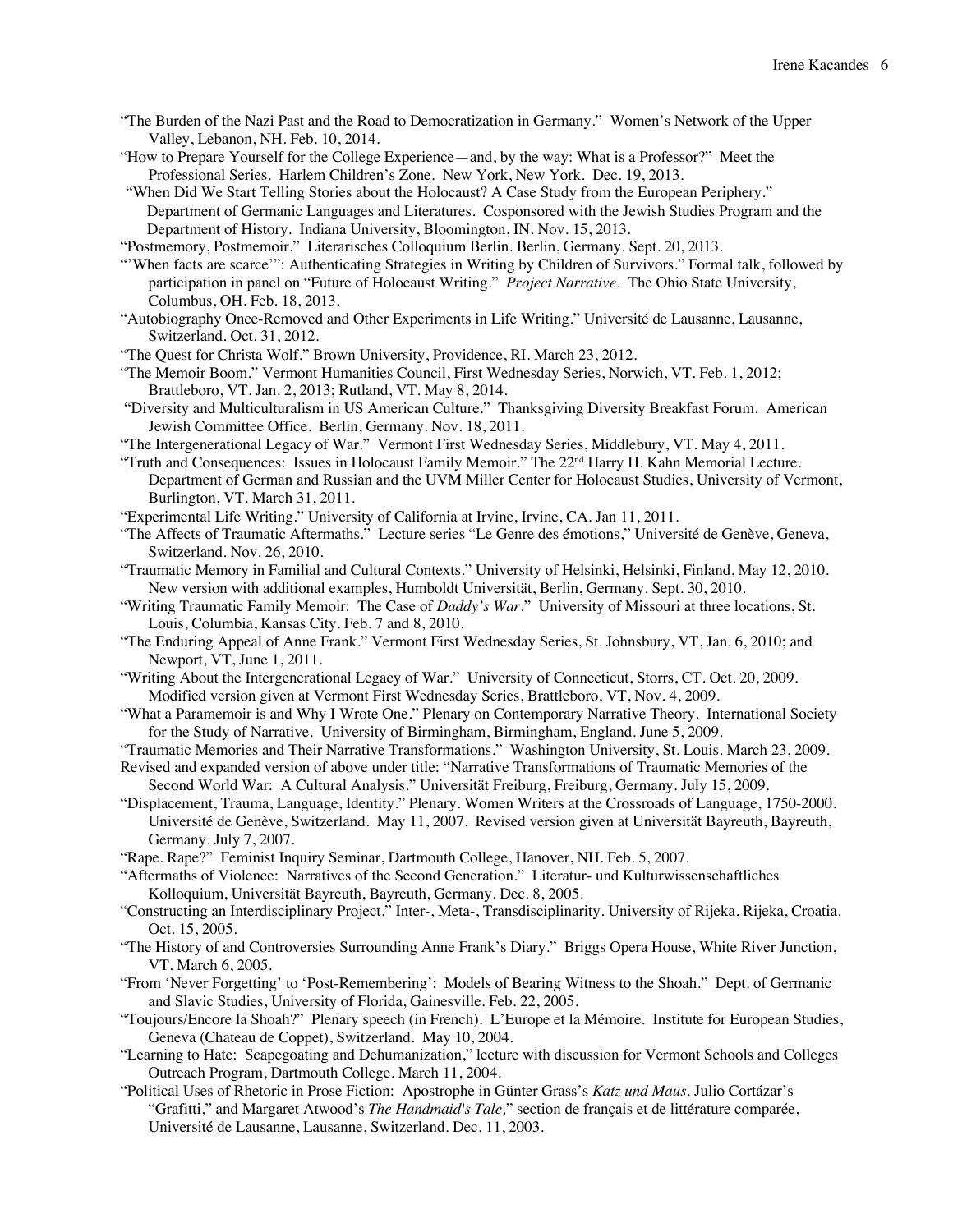- "Political Resistance through Rhetoric: Address in Margaret Atwood's *The Handmaid's Tale,* Julio Cortázar's "Grafitti," and Nadine Gordimer's *Burger's Daughter,*" English and Anglophone Literatures Dept., University of Leipzig, Nov. 26, 2003.
- "Cultural Studies Ways of Knowing." German Studies Graduate Seminar. Cornell University, Ithaca, NY. April 26, 2002.
- "Overview of Current State of German Studies in North America." (In German.) Institut für kulturwissenschaftliche Deutschlandstudien, Universität Bremen, Bremen, Germany. June 28-July 1, 2001.
- "Making the Stranger the Enemy: Gertrud Kolmar's *Eine jüdische Mutter*." Special conference sponsored by the Center for Advanced Feminist Studies and the Center for Holocaust and Genocide Studies, University of Minnesota, "Departures: New Feminist Perspectives on the Holocaust." Minneapolis, MN. April 2001.
- "A Role for Those Who Weren't There: Witnessing to Trauma." First-Year Students Summer Reading series, Dartmouth College, Sept. 20, 1999.
- "Pedagogy and German Cultural Studies." German Cultural Studies series, Duke University, Durham, NC. April 16, 1999.
- "Technology Transfer? Talk Radio, Talk Show, Talk Fiction." Public Lectures series, Davidson College, Davidson, NC. April 14, 1999.

"Gloria Naylor's *Mama Day* as 'Talk Fiction.'" Humanities Forum, Dartmouth College, May 6, 1997.

- "Witnessing Trauma in Weimar Germany: Gertrud Kolmar's *Eine jüdische Mutter*." The Hedwig Leser Lecture, Dept. of Germanic Studies, Indiana Univ., March 23, 1995.
- "Testifying and Witnessing in *Absalom, Absalom!* and *The Handmaid's Tale*." Davidson College, Davidson, NC. March 16, 1995.
- "'I tell, therefore you are': Fiction(al) Testimony and Cowitnessing in Atwood, Camus, Faulkner, Gordimer, Kolmar and Ch. Wolf." Dept. of Comparative Literature, Harvard University, Cambridge, MA. Feb. 16, 1995.
- "Sexuality, Violence and the Arts in Weimar Germany." Huntington Gallery of Art, University of Texas at Austin, Austin, TX. Sept. 28, 1994.
- "Violence Against Women and Children: 1920s Berlin-style." Women's Studies Research Seminar, University of Texas at Austin, Austin, TX. Nov. 18, 1992.
- "The Power of the Spoken Wor(l)d: Greek Fictional Orality in a Comparative Context." Modern Greek Study Group, Center for Literary and Cultural Studies, Harvard University, Cambridge, MA. March 12, 1992.
- "Genderization and You: The Female Reader in Italo Calvino's *If on a winter's night a traveler*." Women's Studies Research Seminar, University of Texas at Austin, Austin, TX. Oct. 24, 1990.
- "Cavafy's Literary Intercourse with the City." Modern Greek Studies Colloquium, Princeton University, Princeton, NJ. April 24, 1990.
- "An Introduction to the Life and Work of Nikos Kazantzakis." Boston Public Library, Boston, MA. Oct. 1983.

### **CONFERENCE PAPERS:**

"'And What About Your Mother?'" German Studies Association Conference. On-Line. October 2021.

- "Other People's Stories: On Postmemory, Paramemoir and Co-Witnessing." Panel on "Memory, Remembering, Commemoration." International Society for the Study of Narrative (ISSN) Annual Conference. New Orleans, LA. March 5, 2020.
- "On Attempting Alliance in Today's Refugee Crisis or Co-Witnessing in Contemporary Europe." Panel "Narrative Analysis as Political Critique." ISSN Annual Conference. Amsterdam, The Netherlands. June 16, 2016.
- "Witnessing to the Witnesses." Seminar "Breaking Through: Torture and Representation in New Theoretical Contexts." American Comparative Literature Association (ACLA) Annual Conference, Harvard University, Cambridge, MA. March 18, 2016.
- "Report from the Westschweizer Alltag." Seminar "Die Geschichte der Schweiz." German Studies Association (GSA) Annual Conference. Washington, DC. Oct. 4, 2015.
- Formal Response to panel on "Claude Lanzmann's *Shoah* in the 21<sup>st</sup> Century: Lanzmann's Time and Space, A Reassessment." GSA, Washington, DC. Oct. 3, 2015.
- "Plotting the End of Your Life—Beforehand." Panel Series: "Narrative and Medicine." ISSN Annual Conference. Chicago, IL. March 7, 2015.
- "How Vicarious Experiences Affect Self-Knowledge and Autobiographical Narrating." Narrative Matters. American University. Paris, France, June 26, 2014. (Delivered by Philippe Carrard.)
- "Diachronic Transformations of Individual Life Narratives." ISSN Annual Conference. M.I.T., Cambridge, MA. March 28, 2014.
- "Historical and Cultural Impingements on Individual Memory." Modern Greek Studies Association (MGSA) Conference. Indiana University, Bloomington, IN. Nov. 15, 2013.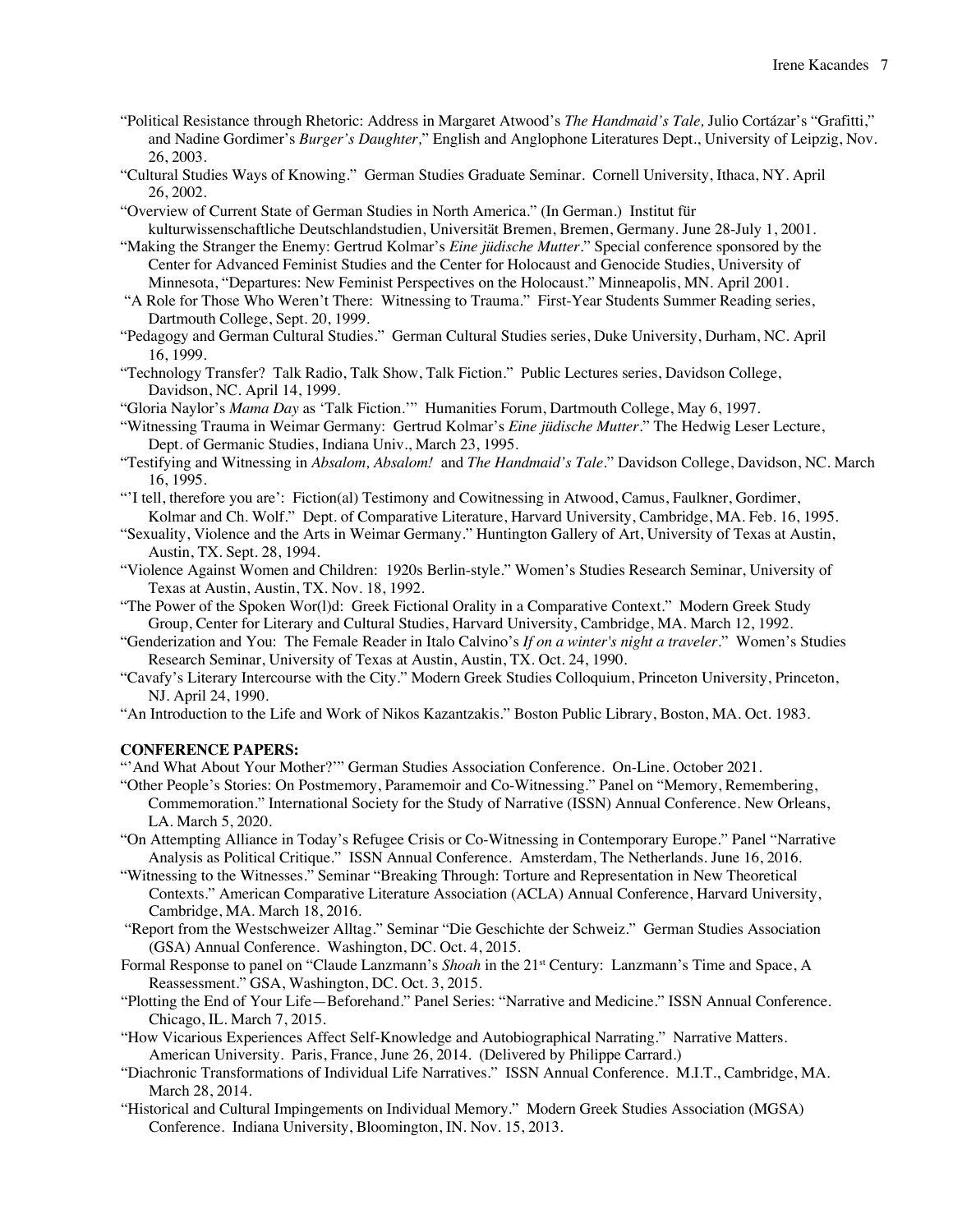- "Considering *weiter leben* and *Still Aliv*e in the Context of Holocaust Memoir Writing." Panel "Still Learning from *Still Alive*, Ruth Klüger's Holocaust Memoir." GSA, Denver, CO. Oct. 5, 2013.
- Formal response to the panel: "Collectives and Memories: Generations, Nations, Eras." GSA, Denver, CO. Oct. 5, 2013.
- "Filling in the Silence: Strategies of Authentication in Writing by Offspring of Holocaust Survivors and of Nazi Perpetrators." ISSN. Manchester Metropolitan University, Manchester, England. June 28, 2013.
- "What (Many) Survivors are up to When They Write Memoirs." GSA, Milwaukee, WI. Oct. 7, 2012.
- Formal Response to Panel, "Memory Contests in Contemporary German Language Literature." GSA, Milwaukee, WI. Oct. 5, 2012.
- "Life with Death." Cowritten with Steve Gordon. ISSN. Las Vegas, NV. March 17, 2012.
- Formal Response to Panel, "Generational Aesthetics: Confronting the Holocaust in Postwar Art, Architecture, and Film." GSA, Louisville, KY. Sept. 25, 2011.
- Formal Response to Film, *Mère Folle: A Long History of Madness*. Queer and Feminist Narrative Theory: A Symposium. The Ohio State University, Columbus, OH. May 14, 2011.
- "Dorrit Cohn: Comparatist, Teacher, Mentor." ISSN, Washington University, St. Louis, MO. April 8, 2011.
- "Those Who Were Not There: Witnessing to the Lives of Their Parents." ISSN. Case Western University, Cleveland, OH. April 10, 2010.
- "Writing Our Parents' Wars." Modern Language Association (MLA). Philadelphia, PA, Dec. 29, 2009.
- "Family Stories of World War Two or Why I Wrote a Paramemoir." GSA. Washington, D.C. Oct. 11, 2009.
- "Who's on Top: German brides, Greek husbands." Seminar "The Other Europe." ACLA. Harvard University, Cambridge, MA, March 29, 2009.
- "Heiratsmigration." Panel "Unfamiliar Figures: German Perspectives on Gender, Migration, and Settlement." Women's Worlds International Conference, Madrid, Spain. July 5, 2008.
- "Using Public Narratives to Shape Private Lives: 'Borrowing' the Holocaust." Panel "The Narrative Construction of Identity: Interdisciplinary and Transmedial Approaches." Georgetown Roundtable in Linguistics (GURT), Washington, DC. March 15, 2008.
- "'Hier bin ich die Deutsche': Transnationalism, Intra-european Migration and Gender." Panel "Feminism and the Future." Knowledge, Creativity and Transformation of Societies (KCTOS), Vienna, Austria. Dec. 7, 2007.
- "Greek Jews Write Back: Auschwitz in the Greek Imaginary." Conference. "Imagining the Unimaginable: The Iconicization of Auschwitz." Center for Jewish Studies, University of Florida, Gainesville, FL. Nov. 12, 2007.
- "In Search of Daddy's War." Panel "Dislocated Memories." GSA, San Diego, CA. Oct. 5, 2007.
- Formal Response to Panel, "Telling and Retelling the Holocaust." GSA, San Diego, CA, Oct. 6, 2007.
- "'When Facts are Scarce': Authenticating Strategies in Postmemorial Holocaust Writing." Special Seminar for "Working Group on Narrative Theory and History," Norwegian Academy of Arts and Sciences. Berlin, Germany, June 29, 2007.
- "'Ghosts of Home' Greek-style: Writing a Paramemoir." Conference. "Histories in Between: A Conference in Honor of the Retirement of Leo Spitzer." Dartmouth College, Hanover, NH. June 1, 2007.
- "'Adding' the Holocaust: Accretions to a Memory of Mistaken Identity and Arrest in Nazi-Occupied Greece." Society for the Study of Narrative Literature (SSNL), Georgetown U, Washington, DC. March 16, 2007.
- "When Theory Meets Praxis: Analyzing Family Stories of the Second World War." GSA, Pittsburgh, PA. Sept. 29, 2006.
- "Story, Discourse, Reference." SSNL, Carleton U and U of Ottawa, Ottawa, Canada. April 7, 2006. Expanded version given to "Working Group on Narrative Theory and History," Norwegian Academy of Arts and Sciences, Oslo, Norway. June 6, 2006.
- "*Mau*s does not equal *Austerlitz*: Distinguishing Among Genres of Second-Generation Literature." Conference. "Trajectories of Memory." Bowling Green State University, Bowling Green, OH. March 24, 2006.
- "Producing Generationally-Inflected Holocaust Writing." GSA, Milwaukee, WI, Sept. 30, 2005; and based on different materials and co-presented with Jennifer Goransson, at SSNL, U of Louisville, Louisville, KY, April 10, 2005.
- Formal Response to Panel, "Narrative Strategies in Minority Discourse." GSA, Washington, DC. Oct. 8, 2004.
- "Trauma and Narrative Frequency: Rereading Tim O'Brien and Albert Camus." SSNL, U of Vermont, Burlington, VT. April 23, 2004.
- "I Need Your Story: Exploring the Second Generation's Demand to Know What Happened to their Survivor Parents." Panel "Family Stories" Conference. "Contested Memories of the Holocaust," Dartmouth College, Hanover, NH. April 9-10, 2004.
- "Writing Greece into European Literary History." Panel sponsored by Modern Greek Studies Association at MLA, San Diego, CA. Dec. 28, 2003.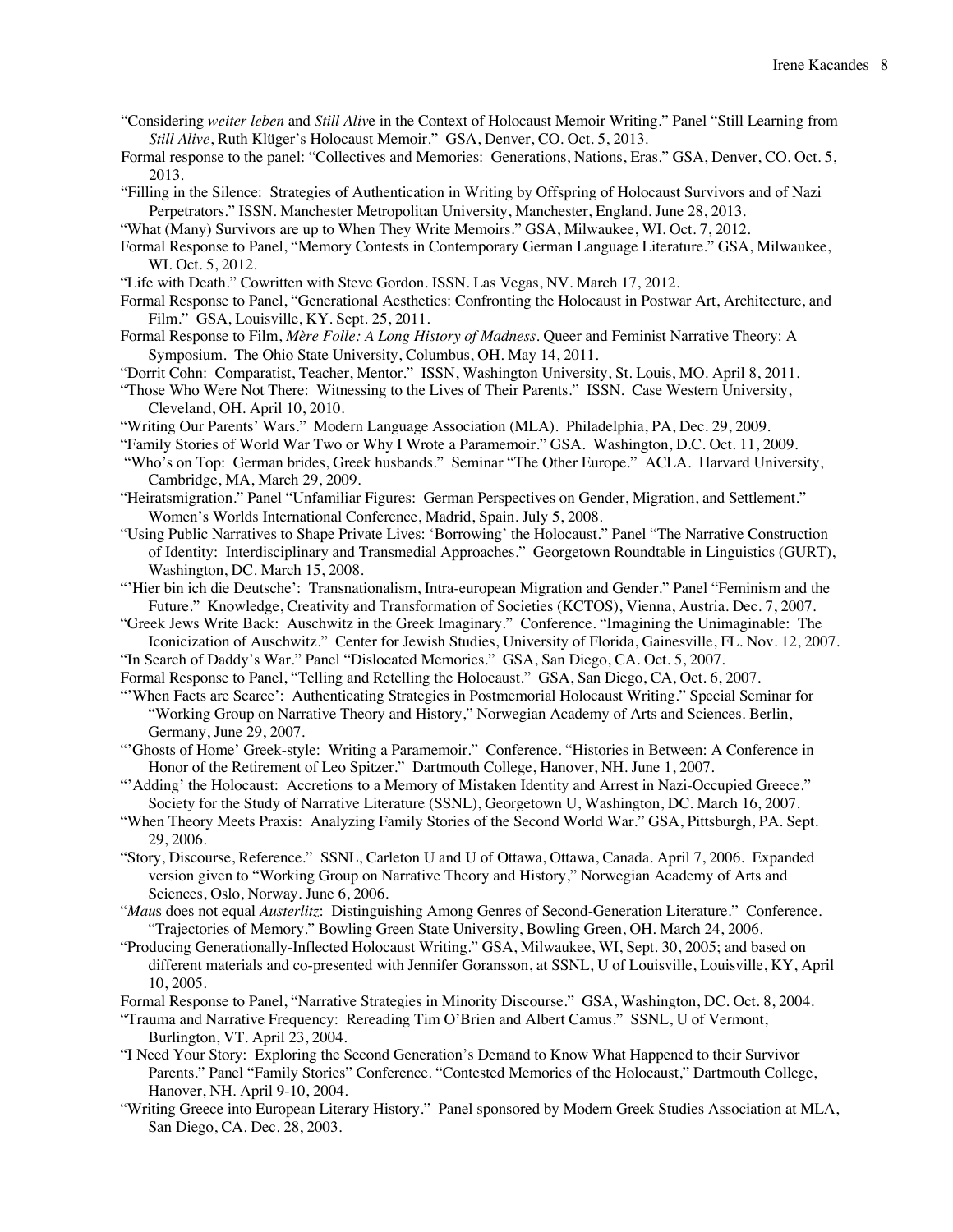- "Gertrud Kolmar's *Eine jüdische Mutter*: Melodrama, Kitsch, or Literary Genius?" GSA, San Diego, CA. Oct. 3- 6, 2002.
- "Susanne Zantop as Senior Colleague." Panel "What Makes a Great Scholar? Teacher, Mentor, Editor: Susanne Zantop in Memoriam." MLA, New Orleans, LA. Dec. 29, 2001.
- "Globalization and German Studies: A Perspective by a North American from Outside the Borders." Panel on Globalization and German Studies, GSA, Washington, D.C. Oct. 4-7, 2001.
- "Narrative of/for Destruction: Feminizing, Sexualizing and Racializing Others in the Late Weimar Republic and Early Third Reich Periods." SSNL, Rice University, Houston, TX. March 8-11, 2001.
- "From Deconstruction to Queer Theory." GSA, Houston, TX. Oct. 6-8, 2000.
- "Visuality and Narrativity." SSNL, Emory University, Atlanta, GA. April 6-9, 2000.
- "What do we see while we listen? The Visual Dimension of Holocaust Video Testimony." ACLA, Yale University, New Haven, CT, Feb. 24-27, 2000.
- "'Beauty on My Mind': Aesthetics *and* Cultural Studies." Division of Nineteenth-Century and Early Twentieth-Century German, MLA, Chicago, IL. Dec. 27-30, 1999.
- "What Is at Stake in Doing Cultural Studies?" Italian Cultural Studies, Dartmouth College, Hanover, NH. Oct. 29- 31, 1999.
- "The Injunction not to speak about the Nazi Jewish Genocide, 1945-1950." "Memory/Postmemory/Gender." Dartmouth College's Minary Conference Center, Holderness, NH. June 23-27, 1999.
- "The 'Presence of Absent Addressees' in Radio, Television, and Prose Fiction." SSNL, Dartmouth College, Hanover, NH. April 29-May 2, 1999.
- "*Mode d'emploi:* Assembly Kit for a Course in 19th-century German Cultural Studies." Division of Nineteenth-Century and Early Twentieth-Century German, MLA, San Francisco, CA. Dec. 27-30, 1998.
- "A Role for Narrative Witnessing to the Holocaust." Lessons and Legacies of the Holocaust V, Boca Raton, FL. Nov. 6-9, 1998.
- "Words and Pictures as Weapons Against Argentina's Dirty War." Seminar "War and Memory: Historical Transmission and Cultural Representation." ACLA, Austin, TX. March 26-29, 1998.
- "Cultural Memory and Fiction(al) Testimony in Atwood, Camus, Cortázar, and Faulkner." Seminar "Testimony, *Testimonio,* and Witnessing in a Comparative Context." ACLA, Puerto Vallarta, Mexico. April 10-13, 1997.
- "Talking German Cultural Studies--Together." GSA, Seattle, WA. Oct. 13, 1996.
- "Recent Changes in German Institutions: Universities, Mass Media, Churches, Unions, Professional Sports." American-German Young Leaders Conference, Fuqua School of Business, Duke University, Durham, NC. Aug. 19, 1996.
- "Ma(r)king Beauty." SSNL, Columbus, OH. April 27, 1996.
- "'What's L--- Got to Do with It?' Love, Literature, and Languishment in the Language Department." Division of Twentieth-Century German, MLA, Chicago, IL. Dec. 30, 1995.
- "Narrative Strategies in Contemporary Prose Fiction of/as Trauma." SSNL, Park City, UT. April 21, 1995.
- "What is at Stake? Why German Studies? Why Now?" German Studies as Cultural Studies Symposium, Davidson College, Davidson, NC. March 17, 1995.
- "James Clifford's 'White Ethnicity': The Ethnographer as Autobiographer" (written with Robyn Warhol), MLA, San Diego, CA. Dec. 27, 1994.
- "'Mich gibt es nicht mehr': Witnessing the (Dis)solution of the Self in Monika Maron's *Die Überläuferin*." GSA, Dallas, TX, Sept. 30, 1994.
- "Can You Talk Back? Towards a Typology of Second Person Fiction." Division on Linguistic Approaches to Literature, MLA, Toronto, Canada. Dec. 29, 1993.
- "Victimization and Testimony in Gertrud Kolmar's *Eine jüdische Mutter*." Association for Jewish Studies Conference (AJS), Boston, MA, Dec. 13, 1993.
- "Eyeing the Greeks as Other: Primo Levi on Salonikan Jews in Auschwitz." MGSA, Berkeley, CA. Oct. 30, 1993.
- "Self-Erasure in Gertrud Kolmar's *Eine jüdische Mutter*." Division on German Women Writers, South Central MLA Convention, Austin, TX. Oct. 15, 1993.
- "It Can't Be Taught; It Must Be Taught: On the Necessity of Teaching the Holocaust Interdisciplinarily." GSA, Washington, D.C. Oct. 10, 1993.
- "The Rom Experience of the Nazi Holocaust." Special Holocaust Seminar, College of Communications, Univ. of Texas at Austin, April 29, 1993.
- "Witnessing Narrative Violence." SSNL, Albany, NY. April 2, 1993.
- "How to Interest (More) Young Scholars in Modern Greek Literature: Two Approaches." Program arranged by MGSA, MLA, New York, NY. Dec. 30, 1992.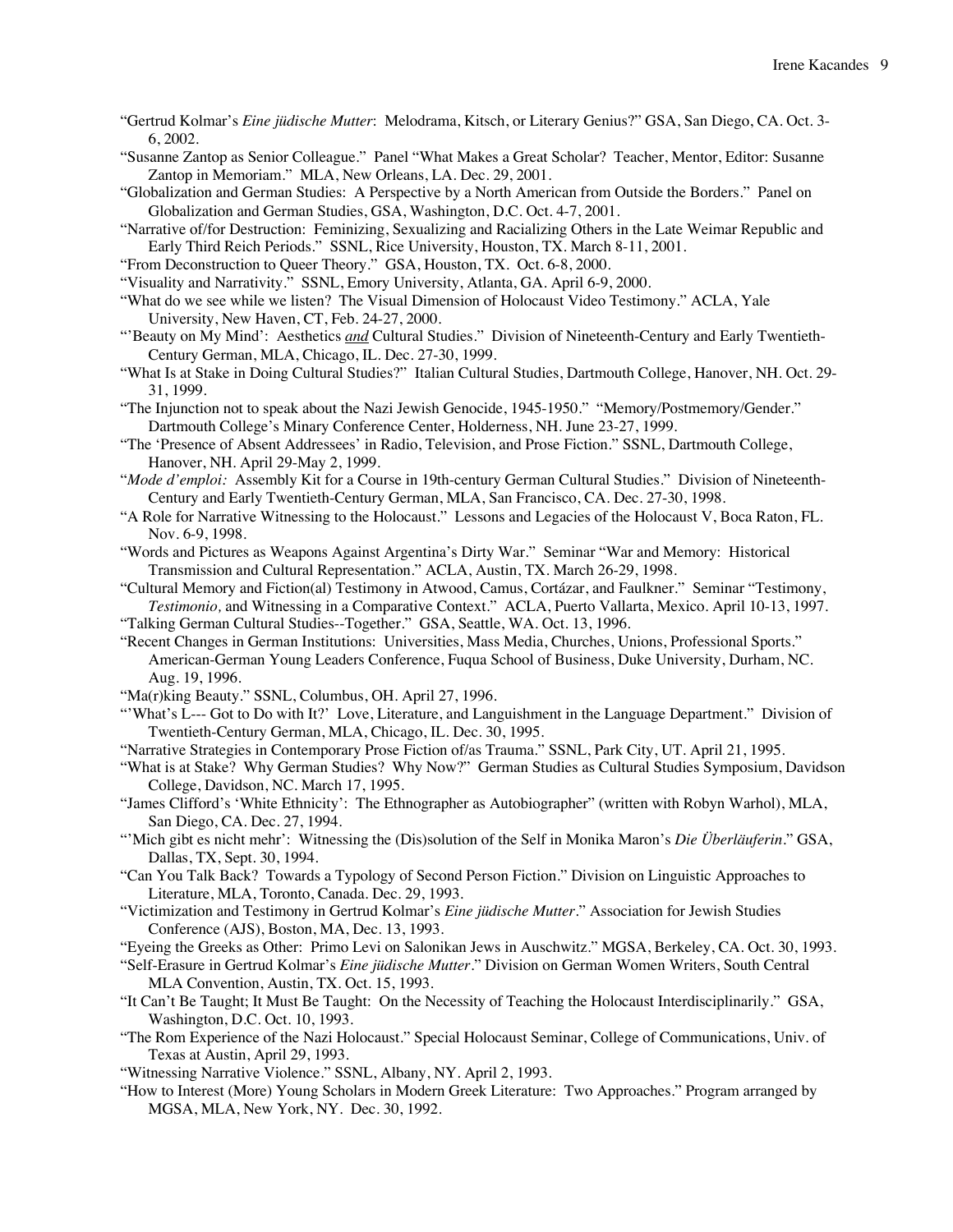- "Are You in the Text? Postmodernist Play in Barth and Calvino." Division on Linguistic Approaches to Literature, MLA, New York, NY. Dec. 28, 1992.
- "Teaching the Holocaust and Genocide in the Context of a Peace and Conflict Studies Program." Conference "Nonviolence: Global to Local Choices for Peace," Univ. of Texas at Austin. Oct. 16, 1992.
- "'I just want to finish that episode': Personal History and Narrative Coherency in Holocaust Video Testimony." SSNL, Nashville, TN. April 12, 1992; and (different version based on additional examples) GSA, Minneapolis, MN. Oct. 4, 1992.

"Preliminary Remarks on the Role of the Addressee in Holocaust Video Testimony." International Symposium on Germanic Languages and Literatures, The Ohio State University, Columbus, OH. March 15-16, 1991.

"Entering Paradise Through the Backdoor: Women as Children in Melpo Axioti's *Do you want to dance, Maria?*" Conference "Voices of Greek Women," Cornell Univ., Ithaca, NY. March 10, 1990.

"Translation and the Anonymous 'You.'" MGSA panel, MLA, Washington, D.C. Dec. 29, 1989.

- "The Power of the Spoken Wor(l)d: 'I' and 'You' in Modern Greek Narrative." MGSA, Minneapolis, MN. Oct. 1989.
- "Rhetorical Resuscitation: Apostrophe in Günter Grass's *Katz und Maus*." SSNL, Madison, WI. April 1989.
- "'Additionsfehler'? Nein! Re-presentations of Time in *Wilhelm Meisters Lehrjahre.*" German Dept. Harvard, March 1988; and SSNL, Columbus, OH. April 1988.
- "Sea and Self in Selected Prose Works of Alexandros Papadiamantis." MGSA, Providence, RI. Nov. 1987. "Toward an Intertextual Analysis of Alfred Döblin's *Berlin Alexanderplatz:* A Typology of Intertextual
- Transformations of the Bible." Germanic Circle and Comparative Literature Colloquium, Harvard, Spring 1984.

# **PRESENTATIONS OF MY BOOK,** *DADDY'S WAR: GREEK AMERICAN STORIES***:**

VA Hospital, White River Junction, VT, Oct 12, 2016 University of Navarre, Pamplona, Spain, Oct 15, 2015 Randolph Community/Senior Center, Randolph, VT June 11, 2012 Lebanon College, Lebanon, NH March 1, 2012 Université de Genève, Geneva, Switzerland, Nov 26, 2010 Humboldt Universität, Berlin, Germany, Sept 30, 2010 Center for Integrative Health, Hanover, NH, USA, June 4, 2010 University of Helsinki, Helsinki, Finland, May 12, 2010 Lion's Club, Hanover, NH, Feb 18, 2010 University of Missouri, St. Louis, Columbia, Kansas City, MO, Feb 7, 8, 2010 Museum of Jewish Heritage, New York, New York, Jan 24, 2010 St. Mary's Episcopal Church, Philadephia, PA, Dec 27, 2009 Ethics Institute, Dartmouth College, Hanover, NH, Oct 28, 2009 Women's Network of the Upper Valley, Oct 26, 2009 University of Connecticut, Storrs, CT, Oct 20, 2009 Holy Cross College, Brookline, MA, Oct 1, 2009 Old Guard, White Plains, NY, Sept 1, 2009 Church of Our Saviour, Rye, NY, June 21, 2009 Daunt Books, London, UK, June 9, 2009 Humanities Forum, Dartmouth College, Hanover, NH, May 27, 2010 Lancaster County Historical Society, Lancaster, PA, May 8, 2010 University Press Books, Berkeley, CA, May 4, 2010 St. Basil Church, Stockton, CA, May 3, 2009 Annunciation Cathedral, San Francisco, CA, May 2, 2009 Stanford University, Stanford, CA, May 1, 2009 First-Year Parents Weekend, Dartmouth College, Hanover, NH April 25, 2009 Kendall, Hanover, NH, April 23, 2009 Professors and Their Books Lunch Series, Dartmouth College, Hanover, NH, April 22, 2009 St. Vasilios Church, Newport, NH, April 12, 2009 Columbia University, New York, NY, April 1, 2009 Washington University, St. Louis, MO, March 24, 2009 Comparatists at Work, Dartmouth College, Hanover, NH, March 10, 2009 Internationales Zentrum der Wissenschaften, Berlin, Germany, Dec 9, 2008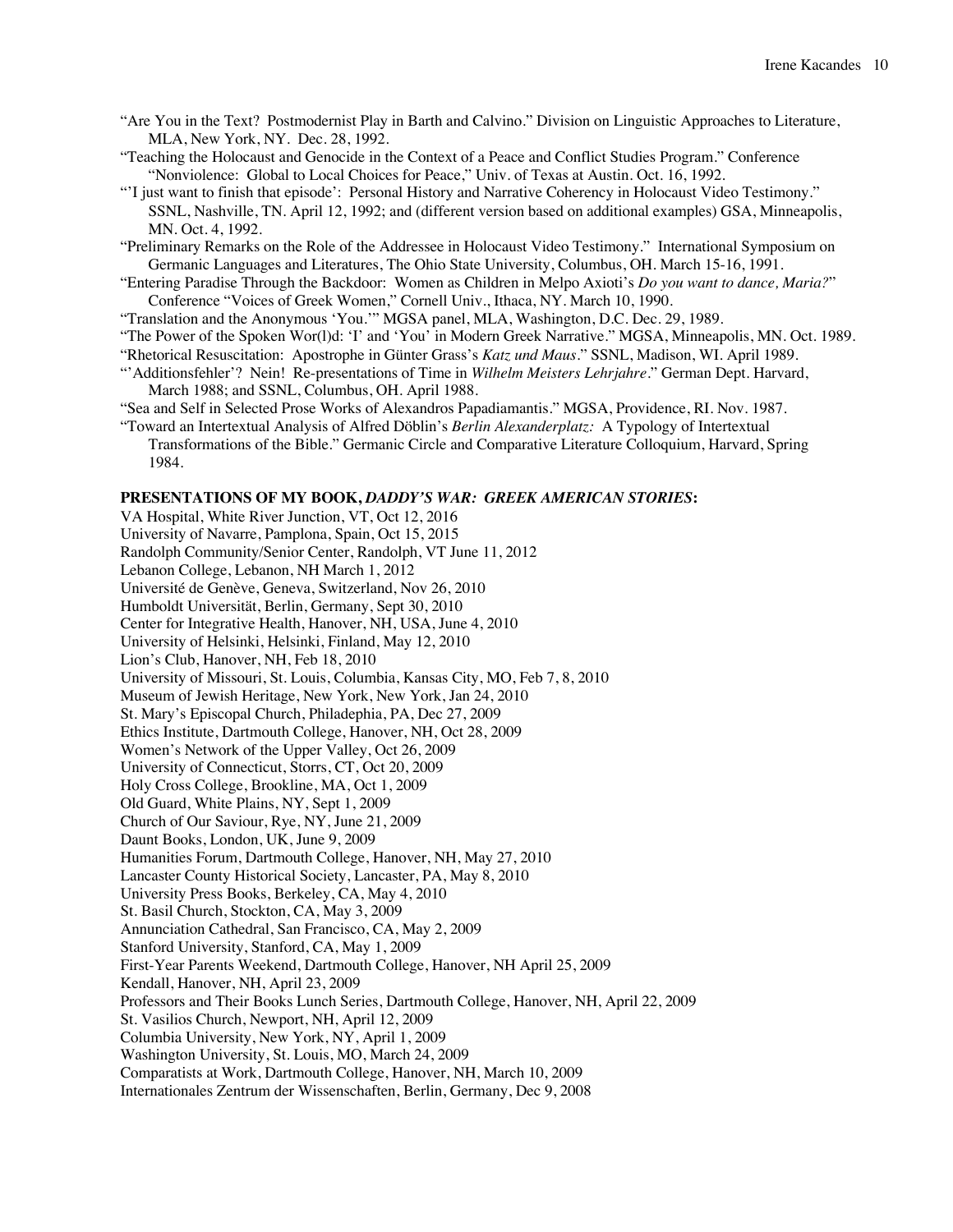# **PRESENTATIONS OF MY BOOK** *LET'S TALK ABOUT DEATH* **(WRITTEN WITH STEVE GORDON)**

Dartmouth College, South House, Hanover, NH, Jan 24, 2017 Center for Aging Resources, Lebanon, NH, Oct 17, 2016 St. Jacob of Alaska Orthodox Church, Northfield Falls, VT, April 2, 2016 Church of Sts. Constantine and Helen, Webster, MA, March 16, 2016 First Congregational Church, Lebanon, NH, March 2, 2016 The Howe Library, Hanover, NH, Feb 25, 2016 Bank Street Book Group, Lebanon, NH, Feb 24, 2016 Holy Resurrection Orthodox Church, Claremont, NH, Jan 31, 2016 Norwich Bookstore, Norwich, VT, Jan 27, 2016 Northshire Bookstore, Manchester, VT, Jan 15, 2016

# **COURSES:**

# **DARTMOUTH COLLEGE:**

German 1 "Introductory German"

- German 2 "Introductory German"
- German 6 "Introduction to Textual Analysis and German Literature" (part of Language Study Abroad)
- German 6 "Das Leben Erzählt" [Life Told/Telling Life] (part of Language Study Abroad)
- German 9 "From Weimar to Weimar"

German 10 "Das Individuum und die Nation"

German 10.02 "From God's Subjects to Global Citizens"

German 15 (x-listed with WGSS, JWST) "Nazis, Neonazis, Antifa and the Others: Exploring Responses to the Nazi Past"

German 31 "German Theater in Context" (part of Foreign Studies Program)

German 43/45 "The Burden of the Nazi Past: World War, Genocide, Population Transfer, and Firebombing"

German 64 "Nachkriegsliteratur"

German 64 "Milestones of Twentieth-Century Literature"

German 65 "Prose Fiction: Personal, Ethnic, and National Identities"

German 65 "Major Transformations in Twentieth Century German Culture"

German 86 "Senior Culminating Experience Seminar"

Comparative Literature 10 "The Odyssey and Odyssean Spin-offs"

Comparative Literature 39 "Topics in Narrative: Trauma and Prose Fiction"

Comparative Literature 39 (x-listed with WGST 51) "Memoirs and the Work They Do"

Comparative Literature 67 "Representing the Holocaust: History, Memory, Survival" (with Leo Spitzer)

Comparative Literature 72/100 "Author, Text, Reader: Crises and Confrontations in Contemporary Literary Theory"

Comparative Literature 73/101 "A User's Guide to Narrative Theory"

Comparative Literature 79 Tutorial in Advanced Modern Greek Language

Comparative Literature 79 "Introduction to Modern Greek Literature"

Comparative Literature 79 "Modern Greek Novel of 1920s and 30s"

Comparative Literature 79 "Memory and/in African American Women Writers"

Comparative Literature 101 "How to Do Things with Theory" (required graduate seminar)

Comparative Literature 102 "Postcolonial Theory and the Algerian Situation" (graduate tutorial)

Comparative Literature 103 "Critical Writing Workshop"

Comparative Literature 105 "Research Methodologies and Professional Skills" (required graduate seminar)

Comparative Literature 106 "Advanced Modern Greek Language and Introduction to Literature" (graduate tutorial)

Women's, Gender and Sexuality Studies 10 "Sex, Gender, and Society"

Greek 11 "Elementary Modern Greek Language"

Greek 85 "Intermediate Modern Greek Language"

# **UNIVERSITY OF TEXAS AT AUSTIN:**

### *Graduate:*

"Author, Text, Reader: Crises and Confrontations in Contemporary Literary Theory"

"Survey of German Literature since 1890: Naturalism to the Present"

"Heinrich von Kleist and his Reception"

"Introductory Narrative Theory"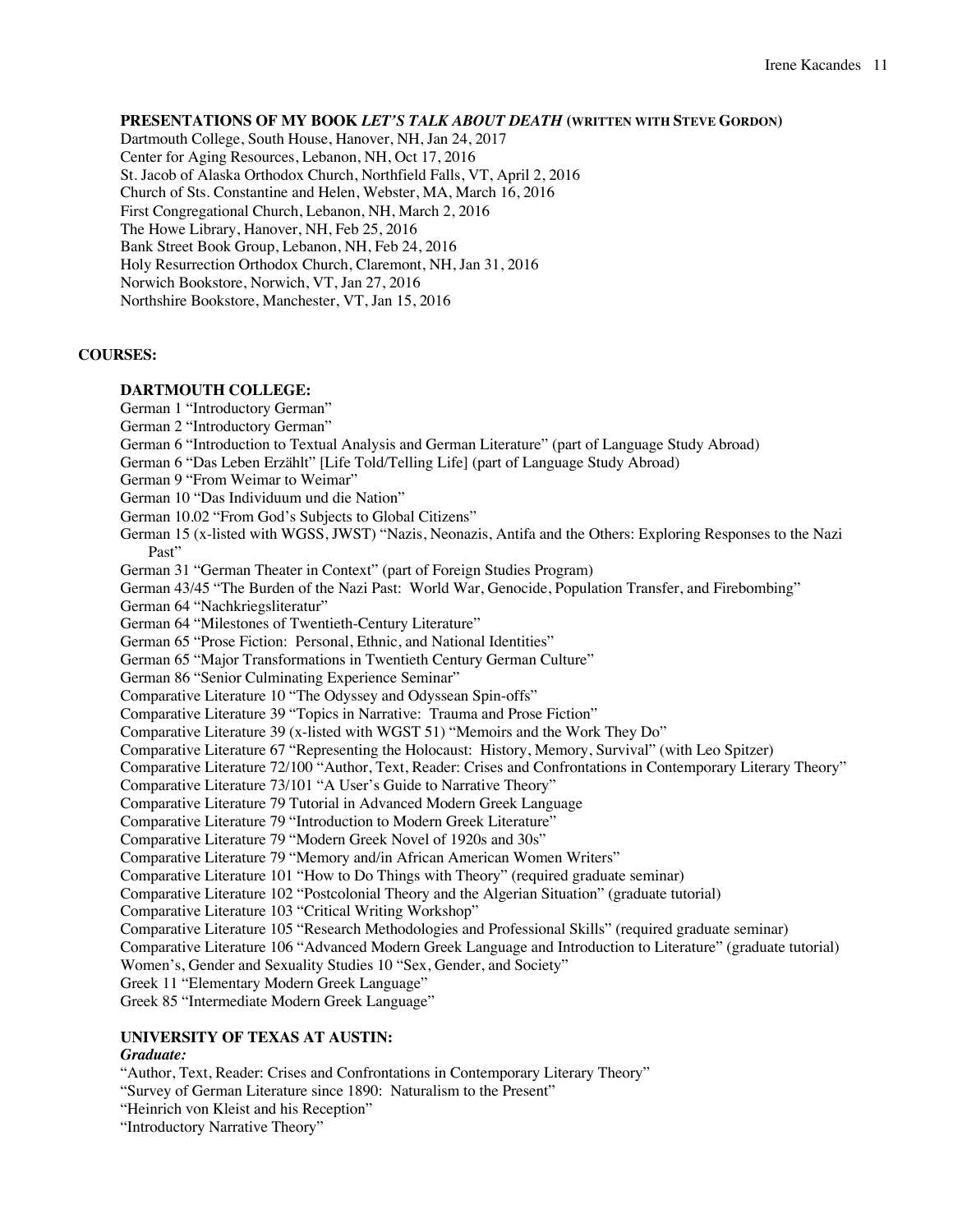"Advanced Narrative Theory" "History and Memory in Postwar German Literature" *Undergraduate:* "Intermediate German" (third and fourth semester language classes) "The German Novel, 1910-1930: Rilke, Mann, Kafka, Döblin, Musil" "'Survivors, Victims and Perpetrators': The Literature of the Holocaust" "Narrative Fiction: Theory and Praxis" (emphasis on German theorists and texts) "Composition and Readings in World Literature" (first-year honors class) "Literature and the Arts in the Weimar Republic" (junior honors seminar) "Advanced Modern Greek" (undergraduate tutorial) "Survey of Modern Greek Literature in Translation" (with Prof. Gareth Morgan of Classics Dept.) **ADMINISTRATIVE SERVICE: DARTMOUTH COLLEGE:** Review Committee, elected member, 2020-2021 Committee on Organization and Policy, elected member, 2003-2006; 2016-2019 chair 2018-19 ad hoc Committee on Dean of the College Search, May-June 2015 Medical Humanities Study Group, co-chair, March 2015-2016; sole chair 2016-2018, co-chair 2018-present Search Committee Chair, Dean of Tucker Foundation, Dec. 2012-Summer 2013 ad hoc Committee on Architectural Program for Renovation of Dartmouth Row, 2011-2012 Dartmouth Center for Teaching and Learning, Advisory Board, 2007-2011 ad hoc Committee for the Reconception and Redrafting of "Sources" 2007-2008 Faculty Coordinating Committee, chair 2018-19 Steering Committee of the General Faculty, appointed member, 2003-2006; 2016-2019 COP Subcommittee on Nominations, appointed member, 2005-06, W2018, S2019 Graduate School Council, 2004-2005, 2018-2019 Lecturer, Alumni Seminar, "Wagner and the Ring," Dartmouth Club of Dallas, TX, Feb 2006 Lecturer, Alumni Trip, "Cruising the Heart of Europe," May 2022 Lecturer, Alumni Trip, "Swiss Alps and Italian Lakes," Sept 2018 Lecturer, Alumni Trip, "Great Journeys," June-July 2015 Lecturer, Alumni Trip, "Eastern Europe," Sept 2013 Lecturer, Alumni Trip, "Tulip Time" (Low Countries), April 2012 Lecturer, Alumni Trip, "German Christmas" (Munich, Germany), Dec 2011 Lecturer, Alumni Trip, "Turkey and Greek Islands," Sept 2010 Lecturer, Alumni Trip, "Central Europe and Elbe River," May 2001 Director, Berlin FSP, Fall 1997, Fall 2001, Fall 2003, Fall 2005, Fall 2008, Fall 2011, Fall 2014, Fall 2015, Fall 2019 Director, Mainz/Berlin LSA, Fall 1995, Winter 1996, Spring 2008, Summer 2010, Spring 2018 Graduate Fellowships Committee 2000-01, W 2002, F2002 Dept. of German Studies chair, 2008-2011, led self-study and response to external review (2010-11) hiring committee for pedagogy position, 2014, 2015 coordinated materials and wrote handouts for internship and study abroad programs, 1995 beginner level curricular review, 2009 intermediate level curricular review, 2004; 2012-13 FSP curriculum revision 2009, 2014 special project with Center for Writing, Rhetoric and Integrative Technologies 2010-2012 guest lecturer, German 13, 2008-2016 (Lectures on Grass and Ch. Wolf) Comparative Literature Program graduate director, M.A. program, 2004-05, 2018-19 member, Personnel Committee, 2006-present member, Steering Committee, 1994-97; 2000; 2002-03, 2004, 2007-08, 2013, 2016-17 member, Graduate Steering Committee, 1996-97; 1998-99; 2000-01, 2002-03, 2003-04, 2004-05, 2005-06, 2006-07, 2007-08, 2009, 2009-10, 2010-11, 2011-12, 2013, 2014, 2015, 2016-2017, 2018-19, 2020, 2020-21, 2021-22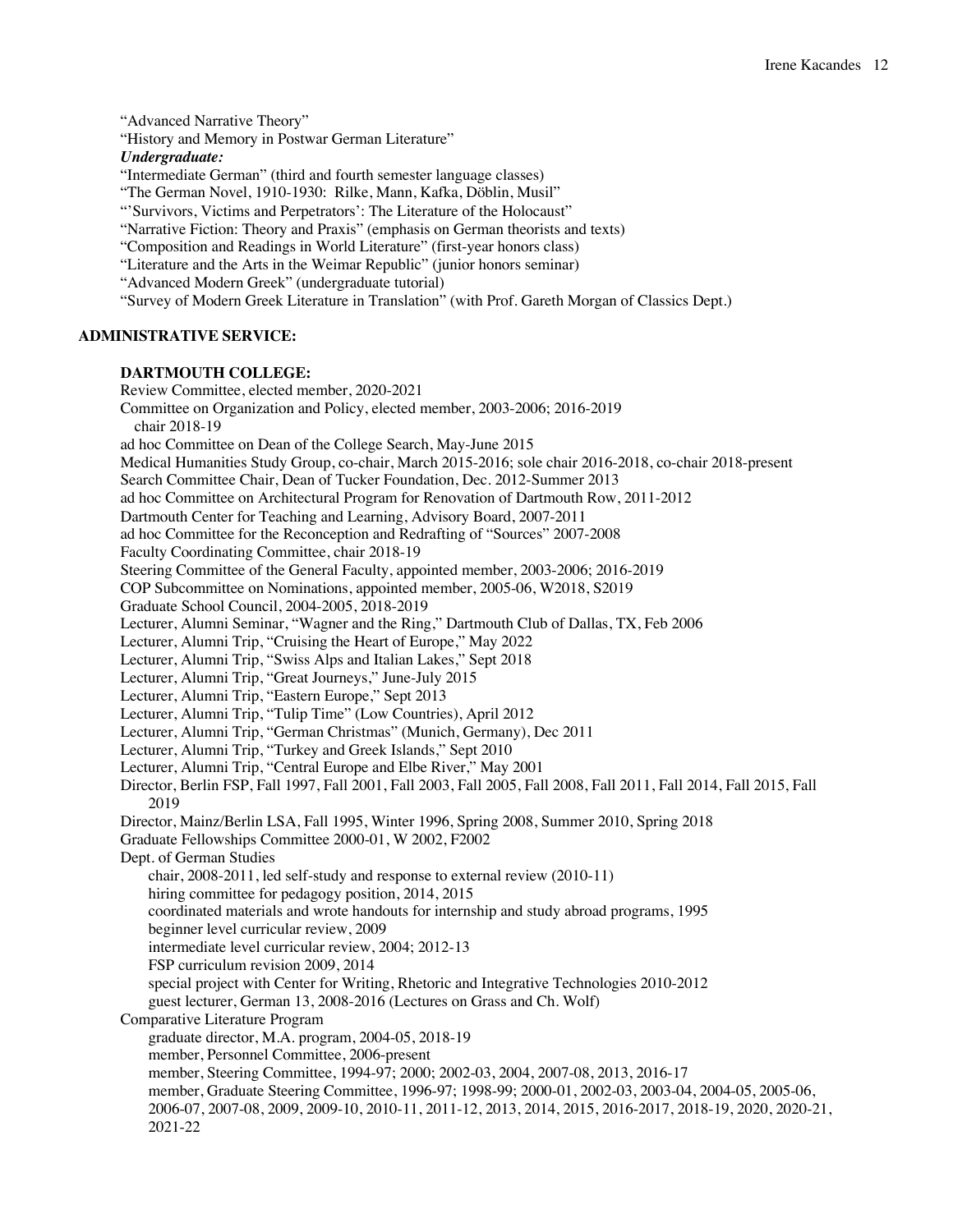ad hoc committees on graduate curriculum 2012, 2019 ad hoc committee on dedicated study space for MA candidates 2019-2020 reader, senior honors theses, 1995, 2012 reader, M.A. candidates' essays of publishable quality, 1996 member, subcommittee on bylaws, 2006 member and facilitator, study group on Comparative Literature 10 curriculum, 2007 co-writer report for external review, 2011 organizer, James Hoffman Memorial Lecture, 2012 (Michael Rothberg), 2015 (James Phelan) organizer (with MA candidates) Susanne Zantop Memorial Lecture, 2019 (Mary Louise Pratt) Jewish Studies Program member, Steering Committee, 1996-97; 1998-99; 1999-2000; 2000-01, W 2002, 2002-03, 2003-04, 2004-05, 2005-06, 2007-08, 2009, 2009-10, 2010-11, 2011-12, 2013, 2014, 2015, 2016-17, 2018-19, 2020, 2021 external review participant, 2013 organizer and moderator, visit of Greek filmmaker Vasiles Loules, showing and discussion "Kisses to the Children," April 2016, visit February 2019 helped organize showing of "Who Will Write Our History" Spring 2019 organizer visit of Anna Duensing to lecture on Charlottesville, Neonazis and Antifa, Spring 2019 Women's and Gender Studies Program, now Women's, Gender and Sexualities Studies Program member, Steering Committee, 1997; 1998-99; 2000-01, W 2002, S 2003, 2004-2005 elected member, Personnel Committee 2003-W 07, W 2010-2014 member, subcommittee on mentoring junior faculty, 2006-present member, subcommittee on peer group assessment, 2007-2008 member, Search Committee 2004-05 member, study group on Women's and Gender Studies 10 curriculum, 2003-2010 mentor, Women's Faculty Mentoring Network, 2000-present War and Peace Studies Program member, Steering Committee, 1998-99; 1999-2000; 2000-01, W 2002, 2002-03, 2003-04, 2004-05, 2005-06, 2006-07, 2007-08, 2008-09 chair, ad hoc committee to draft bylaws 2003-05 chair, nomination process for new coordinator, 2007 organizer, *Syriana* (public screening and talks with producer and writer), 2007 ad hoc Committee Michelle Warren (tenure 2006 and promotion 2009) ad hoc Committee on promotion of Ada Cohen, 2009-10 ad hoc Committee on promotion of Rebecca Biron, 2012-13 ad hoc Committee on tenure of Victoria Somoff, 2013-14 ad hoc Committee on promotion of Christiane Donahue, 2015-16 ad hoc Committee on promotion of Ayo Coly, 2018-19 ad hoc Committee on promotion of Tarek El-Ariss, 2018-19 ad hoc Committee on promotion of Laura Edmondson, 2019-20 ad hoc Committee on Humanities Center, 1998-99 ad hoc Committee on Academic Planning for Humanities Division, 2001 Selection Committee for poet to reside at Robert Frost Place, 2012 Presenter, first-year students' group academic orientation, 1996; 1998 Presenter, "The Graduate School Experience," First-Generation Students, 2019 Co-Coordinator, Feminist Inquiry Seminar, 1996-97 Advisor, first-year students, 1996-97; 1998-99; 1999-2000; 2000-01, 2002-03, 2004-05, 2007-08, 2009-10 Non-resident faculty affiliate, East Wheelock Cluster, 1996-97; South House 2016-present Office of Career Services, panel on graduate school and academia, presenter and moderator, 1997 Epsilon Kappa Theta Sorority, presentation and discussion on relevance of feminism today, 2002, 2010 Agape Christian Fellowship, presentation and discussion on mortality and Christianity, 2016 Amarna, presentation and discussion on intellectual life and personal values, 2013 Student Life and Tucker Foundation series "Faith Matters," presentation, 2007, 2009 Speaker, "Expressing Our Deepest Convictions," organized by Tucker Foundation and DCAL, Feb. 2012 Homilist, "Courage," Rollins Chapel, May 2012 Speaker, "Socioeconomic Justice and Education" (student organized public event), Feb. 2010 Class Divide, HOP, film discussion leader, Jan. 2008 Member, Religious Diversity Discussion Group (staff and faculty), 2005-11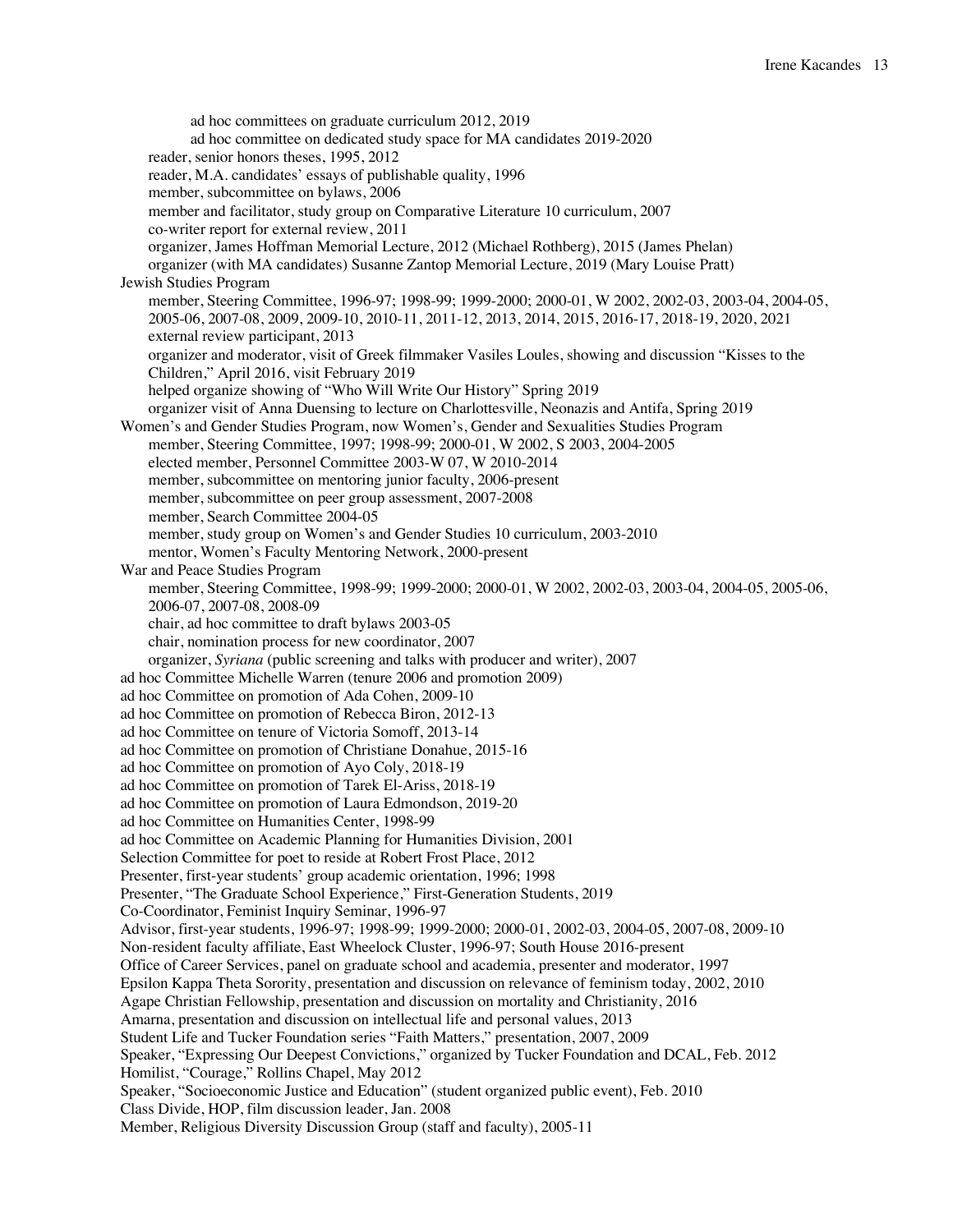Participant, IDE job searches, 2007-08

Examiner, Modern Greek Language Proficiency, as needed

Faculty participant, Link-up 2010, 2017

Faculty consultation, initiative on sexual assault, Jan. 2011, 2012

Faculty participant, special consultation on risk management (FMEA), March 1-2, 2011

Faculty input, external review, Office of Off-Campus Programs, March 24, 2011

Faculty input "Study Away" discussions for Guarini Institute 2019

Faculty participant discussion how to build a new curriculum for Race, Migration, Sexuality Initiative, Feb. 2020 Class Visitations and Follow-up for Asst. Prof. Darlene Drummond, and Postdoc Jessica Resvick, Feb. 2020 Mentoring, German Studies Dept. Administrator, Winter 2020

### **UNIVERSITY OF TEXAS AT AUSTIN:**

Elected member, Faculty Senate, University Council member, 1992-94

Elected member, Budget Council (departmental governance body), 1992-94

Co-chair, planning committee, "Nonviolence: Global to Local Choices for Peace," annual conference, Austin, TX; University-Community co-sponsored, 1991-94

Member (invited by Texas Board of Regents), Faculty Interview Committee for Candidates for President of Univ. of Texas at Austin, 1992

Appointed representative of College of Liberal Arts, Univ. of Texas, to National Peace Studies Conf., April 1991 Member, Undergraduate Course and Program Committee, Dept. of Germanic Languages, 1991-94 Organizer, Journal Club (lecture series), Dept. of Germanic Languages, 1990-93

#### **PROFESSIONAL SERVICE:**

#### **GENERAL:**

Editor, book series "Interdisciplinary German Cultural Studies," Walter de Gruyter, GMBH & Co, Berlin, New York, 2005-2013 (with Scott Denham and Jonathan Petropoulos); 2014-present, sole editor Board Member, 1014: Space for Ideas (initiative of German Government in New York City), Fall 2018-present Consultant "CodingEverywhere" (initiative to educate Upper Valley Middle Schoolers about how to code), 2020 German Studies Association Vice-President 2012-2014; President 2014-2016; Past President 2016-2018 Originator and Coordinator of "Arts Night" 2015-2018 Member, Executive Board, 2002-2005 Member, Working Group on Seminars, 2012-2014 Co-Convener, Memories Studies Network, 2010-2014 Member, Graduate Student Award Committee, 2008 Chair, Nominating Committee, 2006, 2020 Chair, Diversity and Equity Initiative, 2020-2021 Society for the Study of Narrative Literature Member, Executive Committee, 2001-2004 Member, Organizing Committee, Annual Conference (held at Dartmouth College), 1999 Member, Nominating Committee, 1997-98; 2001-2002 International Society for the Study of Narrative (renamed Society for Study of Narrative Literature; see above) 2nd Vice-President 2009-10 1st Vice-President 2010-11 President 2011-12 Past President 2013-14 (chair, Perkins Book Prize Committee) Past Past President 2014-15 (organizer and moderator, panels on Contemporary Narrative Theory) Member, Nominating Committee, 2019-20 Modern Language Association Member, Executive Committee, Division of Autobiography, Biography, and Life Writing, 2011-2016; Chair, 2014-15 Member, Executive Committee, Division on 19th and Early 20th-Century German Literature, 2006-2011; Chair, 2008-09 Member, Publications Committee, 2008-2010

Delegate to Delegate Assembly, Division on Nineteenth-Century Comparative Studies, 2000-2003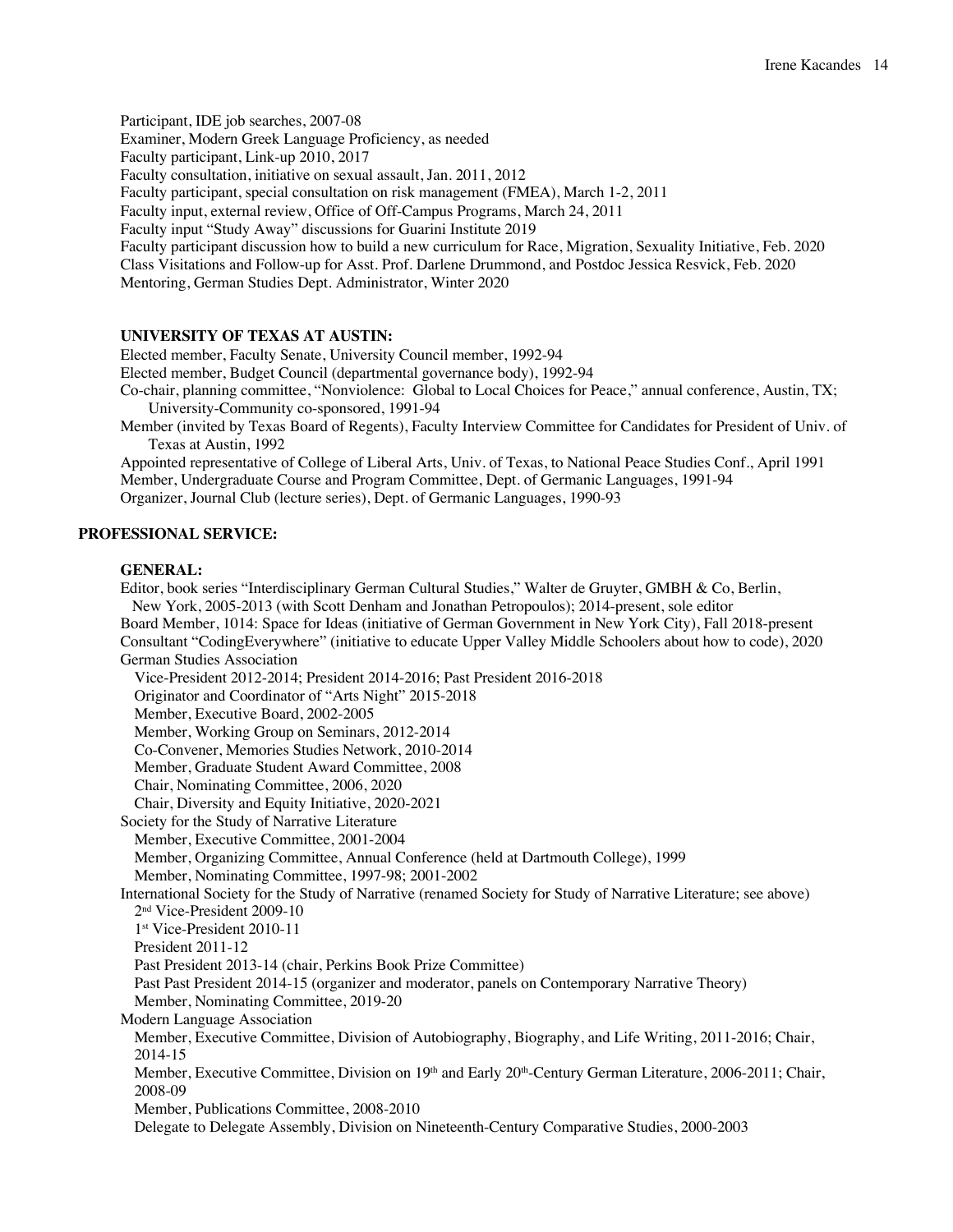Delegate to Delegate Assembly, Division of Prose Fiction, 1995-1997

American Association of Teachers of German

Member, Committee to Recruit and Appoint next editor of *German Quarterly* (2012) American Council on Germany

Member, Hunt-Goldman Fellowship Selection Committee, 2003-present

Member, Steering Committee, Young Leaders Conference, 1997

External Reviewer

joint review of undergraduate and graduate programs at Dept. of German Studies, Duke U and Dept. of German and Slavic, U North Carolina, Chapel Hill, Feb 2013

German Department, Amherst College, Sept 2016

Consultant, Cohen Center for Holocaust Studies, Keene State College, 2002-2006

Article Referee: *PMLA*; *Signs; Narrative; Poetics Today; Cultural Geography; Comparative Literature; German Quarterly; Germanic Review; Journal of Modern Greek Studies; Text and Performance Quarterly; Mosaic: An Interdisciplinary Journal; Women in German Yearbook; Journal of the History of Sexuality; Comparative Studies of South Asia, Africa, and the Middle East; Synergies: Interdisciplinary Communications*

Manuscript Reviewer: MLA, Duke UP, U of Nebraska P, Johns Hopkins UP, Princeton UP, Cornell UP, U of Pennsylvania P, U of Michigan P, Stanford UP, Rutgers UP, Walter de Gruyter Verlag, Camden House, Ohio State UP, University Presses of New England, Purdue UP

Co-organizer, symposium "German Studies as Cultural Studies," Davidson College, March 17-18, 1995 Translator

documents for City of Worms, Germany, Luther celebration, 1995-96 documents for State of Saxony, Germany, 1996

# **DISSERTATION COMMITTEES/GRADUATE DEGREE EVALUATIONS:**

2008 Géraldine Viret, M.A. "Fairy Tales in Holocaust Literature." Section de littérature comparée, Université de Lausanne, Switzerland

- 2006 Amelia Klein, Ph.D., "Third-Generation Responses to Holocaust Video-testimony." Deakin University, Australia
- 1999 Scott G. Williams, Ph.D., "'Antikerezeption' in German-language Literature after 1945: The Roman Tradition." Comparative Literature, Univ. of Texas at Austin
- 1997 Karein Goertz, Ph.D., "Holocaust Literature: Trauma, Memory, Imagination." Comparative Literature, Univ. of Texas at Austin
- 1995 Jingyu Gu, Ph.D., "Lao She and the Modern Chinese Novel." Comparative Literature, Univ. of Texas at Austin
- 1992 Monika Chavez, Ph.D., "Cognitive Constraints on Accuracy in Verbal Inflection and Word Order in German as a Foreign Language." Germanic Languages, Univ. of Texas at Austin
- 1992 Yan Yang, Ph.D., "A Brief History of Chinese Translation Theory." Comparative Literature, Univ. of Texas at Austin

# **PANELS (organizer):**

"Contemporary Narrative Theory," two plenary sessions. International Society for the Study of Narrative (ISSN), March 5, March 8, 2015.

"Narrative and Medicine," three-panel series. ISSN, March 5-8, 2015.

- "The Work of Life Writing in and for Vulnerable Ethnic Communities." Modern Language Association (MLA), Chicago, IL, January 12, 2014.
- "Still Learning from *Still Alive*, Ruth Klüger's Holocaust Memoir." German Studies Association (GSA), Denver, CO, October 6, 2013.

"Building Ethnic and National Communities Through Life Writing." MLA, Boston, MA, Jan 6, 2013.

"New Narrative for Histories We Thought We Knew." GSA, Milwaukee, WI, October 7, 2012.

"The Dying and the Living." ISSN, Las Vegas, NV, March 17, 2012.

"Distinctly Dorrit: The Narrative Legacy of Dorrit Cohn." ISSN, Washington U, St. Louis, MO, April 8, 2011.

"Beyond World Literature," sponsored by the Publications Committee, MLA, Los Angeles, CA, January 9, 2011.

"Re-Membering Memoir." ISSN, Case Western U, Cleveland, OH, April 10, 2010.

"Writing Our Parents' Wars." MLA, Philadelphia, PA, Dec. 29, 2009.

"Life Writing on the Second World War." GSA, Washington, D.C., Oct. 11, 2009.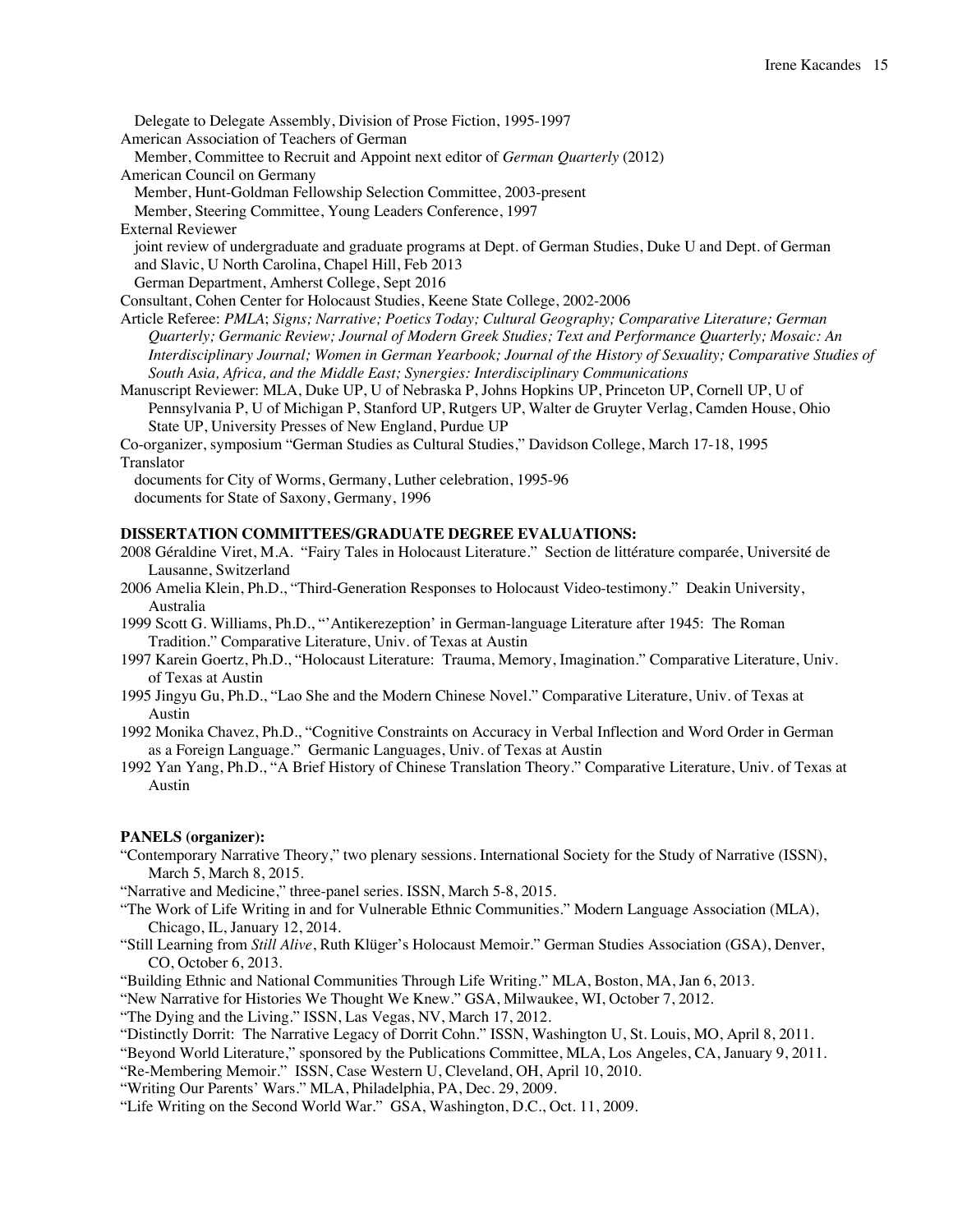- "The Sounds of Change," three panels for Division on 19th and Early 20th-Century German Literature, MLA, San Francisco, CA, Dec. 27-30, 2008.
- "Dangerous Crossings: Borrowings of the Holocaust Narrative." Society for the Study of Narrative Literature (SSNL, now the ISSN), Georgetown U, Washington, DC, March 16, 2007.
- "After Testimony." SSNL, Ottawa, Canada, April 7, 2006.
- "Second Generation Holocaust Writing: A Comparative Approach." GSA, Milwaukee, WI, September 30, 2005.
- "Teaching the Representation of the Holocaust." Co-organizer and co-moderator. Museum of Jewish Heritage, NY, NY, May 15, 2005.
- "Narrative Strategies in Holocaust Writing: The Question of Generations." SSNL, Louisville, KY, April 10, 2005.
- "What Makes a Great Scholar? Teacher, Mentor, Coeditor: Susanne Zantop in Memoriam." MLA, New Orleans, LA, December 29, 2001.
- "Trends in Publishing Works in German Cultural Studies." GSA, Bethesda, MD, Sept. 27, 1997.
- "Ma(r)king Lives: Scars, Birthmarks, Tattoos, and Other Stripes." SSNL, Columbus, OH, April 27, 1996.
- "Trauma and/in Postmodern Arts." SSNL, Park City, UT, April 21, 1995.
- "Greeks and the Reinvention of Diaspora." Modern Greek Studies Association panel at the MLA Convention, San Diego, CA, Dec. 30, 1994.
- "Trauma and/in Postmodern German Arts." GSA, Dallas, TX, Sept. 30, 1994.
- "Testimony Narratives and the Witnessing of Violence." SSNL, Albany, NY, April 2, 1993.
- "Historical Truth and Narrative Truth." GSA, Minneapolis, MN, Oct. 4, 1992.
- "Getting the Story Straight about Nazi Germany and Poland in Novels, Photography and Video." SSNL, Nashville, TN, April 12, 1992.

# **CONFERENCE, SEMINARS, WORKSHOPS and ROUNDTABLES (organizer, presenter, or seminar leader):**

- "On Being Adjacent to Historical Violence" Colloquium in preparation for publication of same name. Organizer and Moderator. Summer 2020 (2 sessions) and Winter 2021 (1 session).
- "On Writing Hybrid Memoir and Scholarship." Organizer and Moderator. Reading Group. 2021-22.
- "Telling Other People's Stories" (presenter) for seminar "Probing the Limits of Holocaust Memoir." Conference: Lessons and Legacies of the Holocaust, Washington University, St. Louis, MO, November 1-4, 2018.
- "The Notion of Empathy and Current German Studies." Roundtable, organizer and presenter. German Studies Association (GSA), Sept. 30, 2018.
- "Private Matters. Expanding the Margins of the Lebenslauf." Seminar, presenter. GSA, Sept 28-30, 2018.
- "Being with Dying." Organizer and Moderator. Sponsored by "Medicine, Humanities, Social Science Study Group," Leslie Center for the Humanities, Dartmouth College, Hanover, NH, January 27, 2017.
- "Narrative and Medicine." Organizer and Facilitator with Kathryn Kirkland, M.D. of four-session series at Dartmouth-Hitchcock Medical Center, Lebanon, NH, October-November 2016.
- "Thomas Meinecke." Presenter at roundtable. GSA, San Diego, CA, October 1, 2016.
- "Refugees and Racism in Germany Today." Presenter at roundtable organized at the Alltag Network, GSA, San Diego, CA, October 2, 2016.
- "Günter Grass: Assessing His Legacy." Organizer of and presenter at roundtable, GSA, Washington, DC, October 2, 2015.
- "*Kulturmacht ohne Kompass* von Frank Trommler." Presentation as part of roundtable, GSA, Kansas City, MO, September 19, 2014.
- "Family History and Scholarship." Presentation as part of roundtable, GSA, Kansas City, MO, September 19, 2014. "New Approaches to Studying Gender and the First World War," Northeast Workshop on German Women's

History and Culture, New York U, April 4-5, 2014; coorganizer and participant.

- "Medical Humanities Working Group," Leslie Center, Dartmouth College, participant Winter-Spring 2014.
- "Compassion-Centered Care," Dartmouth-Hitchcock Medical Center, Lebanon, NH, 2014-2015.
- "Ancient Christian Burial and the Green Burial Movement," Holy Resurrection Orthodox Church, Claremont, NH, January 18, 2014, organizer and participant.
- "History of Emotions and Affect Theory," Northeast Workshop on German Women's History and Culture, New York U, April 6, 2013, participant.
- "Gender and Holocaust Studies." Two-day unit as part of Holocaust Summer Institute for University Faculty, sponsored by Holocaust Educational Foundation, Northwestern U, June 2012, professor of unit.
- "Immigration/Integration/Transnationalism and Their Effects in Germany Today," Northeast Workshop on German Women's History and Culture, New York U, March 30, 2012; general introduction to topic and introduction to filmscreening of *Almanya*.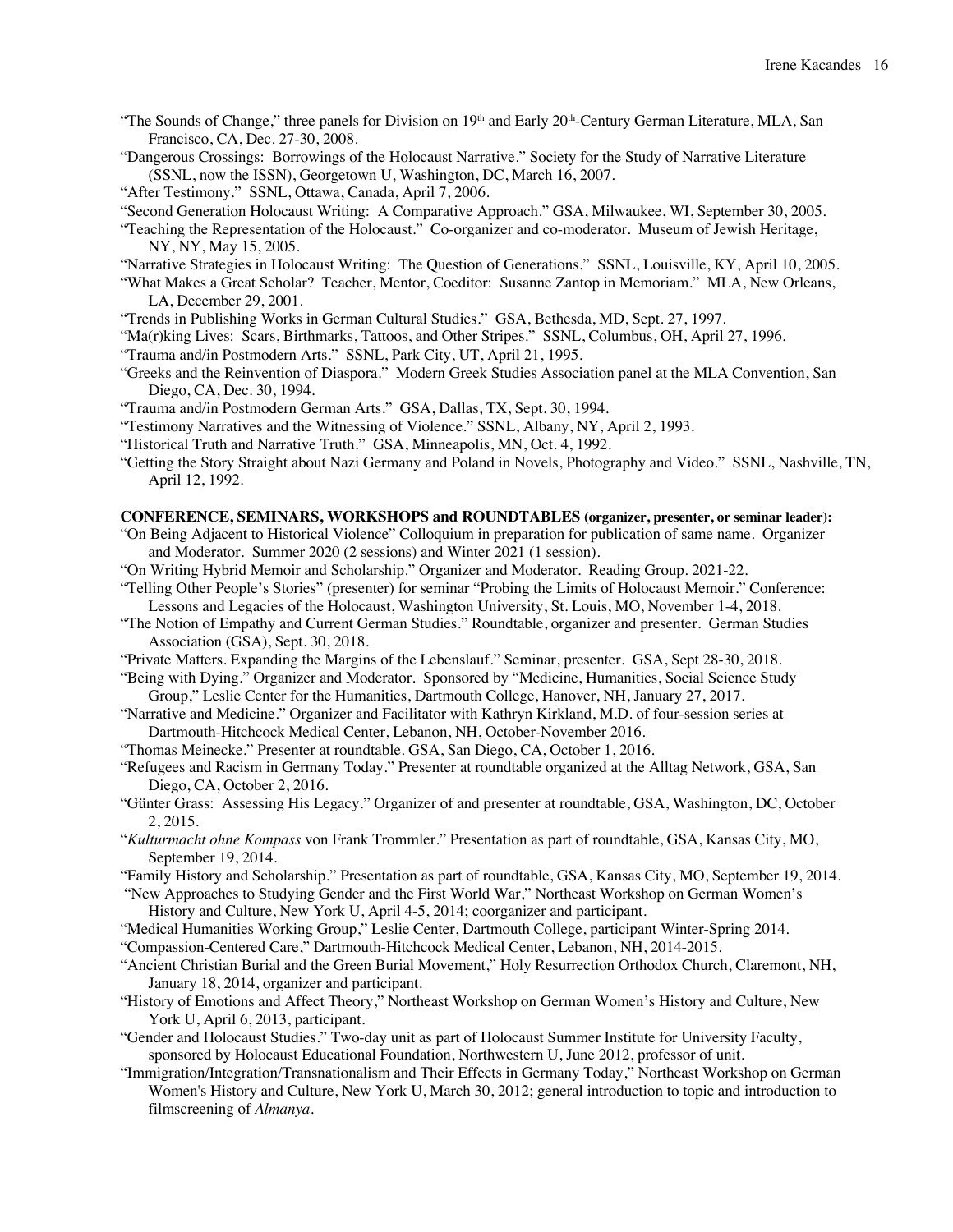- "Refugees and Transnationalism," Northeast Workshop on German Women's History and Culture, New York U, March 5-6, 2010; coorganizer of readings.
- "Susanne Zantop as German Studies Scholar" and "Remarks on the First Ten Years of the Comparative Literature M.A.," Dartmouth College, April 14-15, 2006.

"Visual and Verbal Generational Memory of Jewish Life in German-speaking Central and Eastern Europe." Northeast Workshop on German Women's History and Culture, Cooper Union, New York City, March 31- April 1, 2006; coorganizer of workshop and presenter on film, *Herr Zwilling und Frau Zuckermann*.

"Politics and Spirituality." Martin Luther King, Jr. Celebration, Dartmouth College, January 16, 2006.

"German Processing of the National Socialist Past," IBZ, Berlin, Germany, October 25, 2005.

Presenter and discussion leader of film *Berlin is in Germany*, Northeast Workshop on Women's History and Culture, Cooper Union, New York, NY, March 4-5, 2005.

"Citizen Responsibility in Wartime," Dickey Center, Dartmouth College, October 18, 2004.

"Teaching Narrative Theory." Initiator and moderator of annual workshop/discussion on pedagogy for Society for the Study of Narrative Literature (now International Society for the Study of Narrative) annual conference, Burlington, VT, 22 April 2004; Louisville, KY, 10 April 2005; Ottawa, Canada 7 April 2006; Washington, DC 15 March 2007; Birmingham, England 5 June 2009; St. Louis, MO 8 April 2011; Las Vegas, NV 15 March 2012; Manchester, England, 28 June 2013; Boston, MA, 29 March 2014.

"Postmemory, Photography, and W.G. Sebald's *Austerlitz*." Northeast Workshop on Women's History and Culture, Baruch College, New York, NY, March 6-7, 2004.

"Teaching the Holocaust for the Next Generation." Lessons and Legacies of the Holocaust, Holocaust Educational Foundation, University of Minnesota, Minneapolis, MN, Nov. 1-4, 2002.

- "The Paradoxes of Globalization." Center for German and European Studies, York University, Toronto, Canada. March 2-3, 2002.
- "Some Preliminary Remarks on Globalization and German Studies." Center for German and European Studies, York University, Toronto, Canada. December 7-8, 2001.

"Whereto German Studies?" The Future of German Studies, Université de Montréal, Montréal, Canada, December 1-2, 2000. Presenter and Discussion Leader.

"Gender and the Holocaust." Lessons and Legacies VI, Northwestern Univ., Evanston, IL, Nov. 17-20, 2000. Organizer and Leader (with historian Rebecca Boehling).

"Holocaust Denier Advertising on U.S. College Campuses." Lessons and Legacies V, Florida Atlantic Univ., Nov. 6-9, 1998. Organizer and Leader (with Harvey Gottliff).

"Teaching the Holocaust for the First Time." Lessons and Legacies V, as above. Organizer and Leader (with Scott Denham and Donald Schilling).

"The Role of Bystanders." Roundtable at conference, "Truth, Healing, and Social Justice in Africa," Dartmouth College, July 30-Aug. 1, 1998. Short presentation.

- "Response to presentations." Roundtable at conference, "European Feminisms," Dartmouth College, May 13-14, 1997. Participant.
- "Teaching the Holocaust Interdisciplinarily." Lessons and Legacies IV, Notre Dame Univ., Nov. 2-3, 1996. Organizer and Leader (with Deborah Abowitz).
- "Introduction to Narrative Theory." Albert Einstein Oberschule, Berlin, Germany, March 18, 1996. Leader.
- "Politics and/in the Classroom." Women and Books, Dartmouth College, May 5-7, 1995. Organizer and Leader (with Agnes Lugo-Ortiz).
- "Preparing for and Surviving the Vicissitudes of the Academic Job Market." German Dept., Harvard Univ., Feb. 17, 1995; and Dept. of Germanic Studies, Indiana Univ., March 24, 1995. Organizer and Leader.
- "Using Video and Oral Testimony in the Classroom." Lessons and Legacies III, Dartmouth College, Oct. 23-24, 1994. Organizer and Leader (with Nathan Cogan).
- "Teaching Literature in the Foreign Language Classroom." Dept. of Germanic Languages, Univ. of Texas at Austin, Jan. 25, 1993. Organizer and Leader.
- "Teaching the Literature of a Foreign Culture." Harvard-Danforth Center for Teaching and Learning, Harvard U., Jan. 1989. Organizer and Leader.

# **MEMBERSHIPS:**

current:

American Association of Teachers of German American Comparative Literature Association German Studies Association